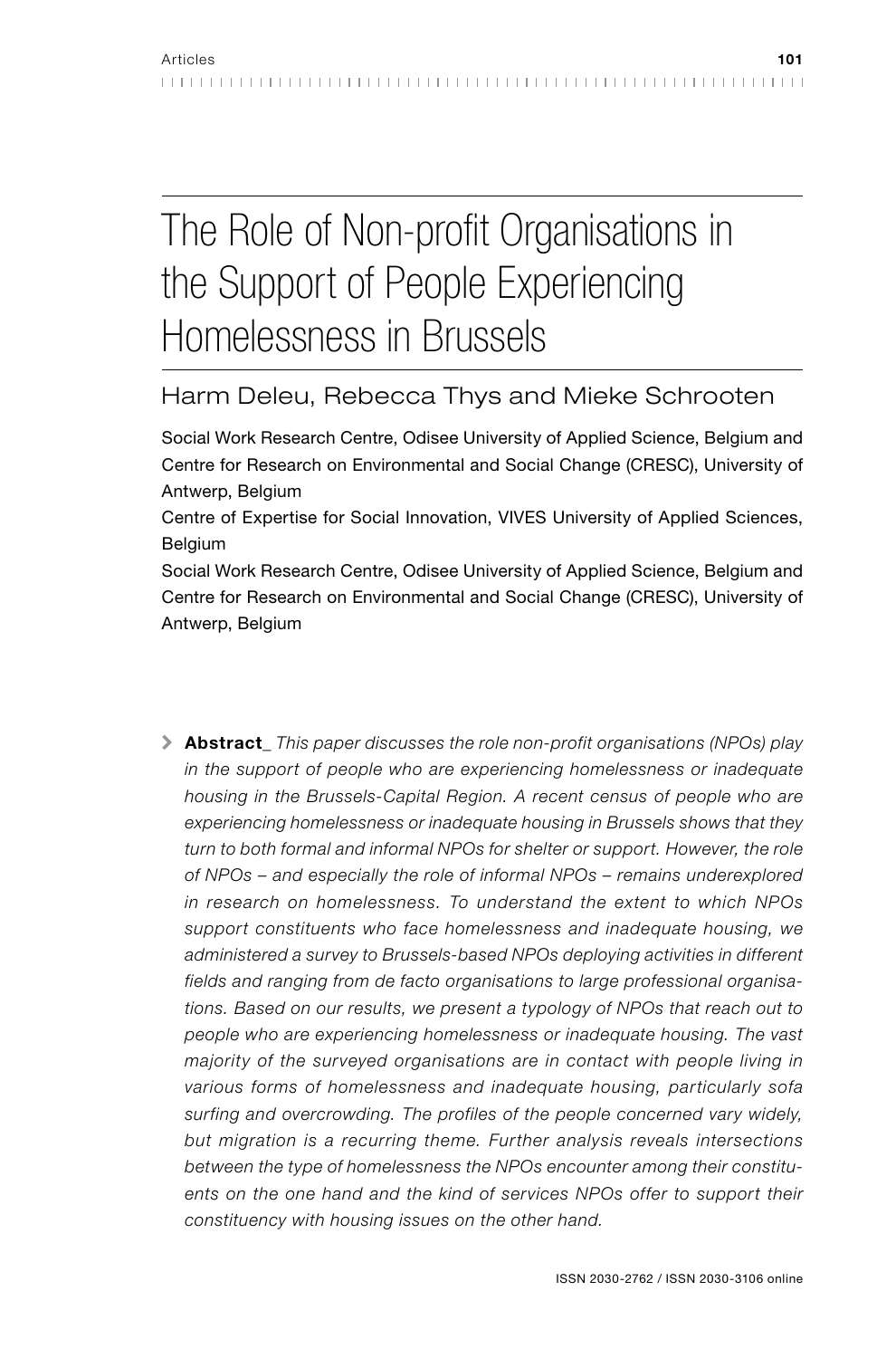\ Keywords*\_ homelessness, inadequate housing, non-profit organisations, Brussels, informal social protection*

### Introduction

In November 2020, the sixth census of homeless and inadequately housed people in the Brussels-Capital Region took place. Based on a combination of data provided by accommodation and reception structures, a point-in-time street count, and questionnaires carried out in day centres, this biennial census aims to compile a snapshot of different forms of homelessness and inadequate housing and their distribution throughout the region.

The government agency in charge of the census emphasises that the results systematically distort reality, as some categories of the population concerned are not or only partially identified by their tools (Horvat and Striano, 2021). For example, people reliant on sofa surfing or living in extreme overcrowding remain largely invisible in the census. Moreover, the census does not receive data from all possible supportive structures. Government agencies and professional, publicly funded NPOs aimed at those experiencing homelessness are well represented, whereas data from more informal, volunteer-based NPOs, such as faith-based organisations or migrant associations, are underrepresented.

Yet, there are reasons to believe that people experiencing homelessness turn to both formal and informal structures for shelter or support. In general, social protection is not only found in formal systems, such as welfare states and markets, but also in informal systems, such as grassroots organisations, networks, families, and friends (Phillimore et al., 2021; Righard and Boccagni, 2015; Swyngedauw, 2019). The literature reveals a differentiation of actors involved in local social protection provided in different European regions and especially in cities (Kazepov, 2010; Phillimore et al., 2018; Swyngedouw, 2004; Van Dam and Raeymaeckers, 2017).

In the 2020 Brussels homeless census, 28% of the total number of people experiencing homelessness counted (5313) resided in squats, negotiated occupancies, or non-aggregated accommodations, including faith communities (Horvat and Striano, 2021). Given the underrepresentation of such organisations in the census, their actual role in supporting people experiencing homelessness and inadequate housing is expected to be even more significant than these numbers suggest. While informal protection systems have been recognised as crucial in migration studies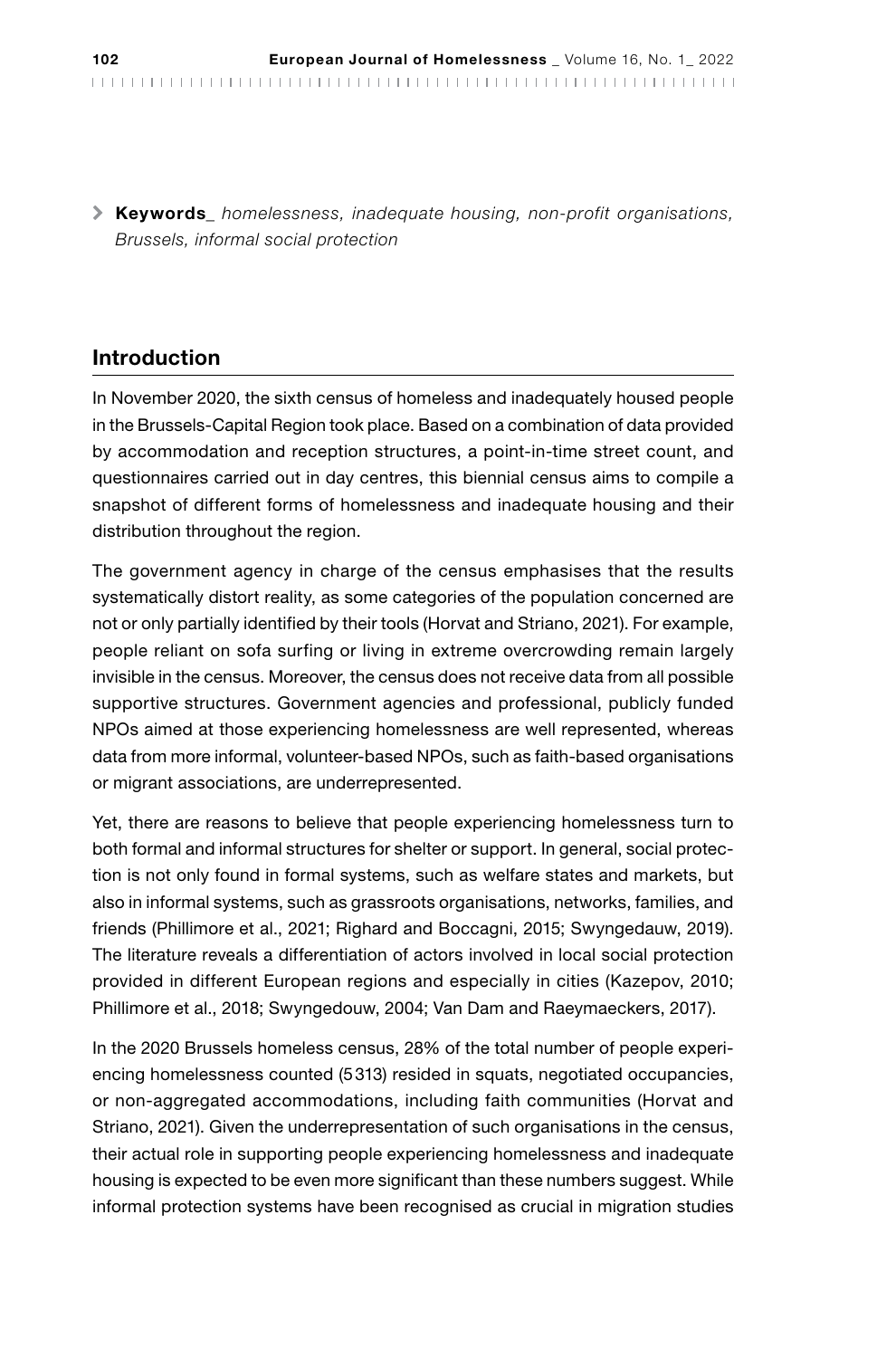and in research on social protection for people in societies with a limited or no formal welfare state, their role in supporting people experiencing homelessness is still underexplored (Mumtaz, 2021; Schrooten and Meeus, 2020; Simone, 2021).

This paper discusses the results of an empirical exploration of a diverse sample of NPOs in the Brussels-Capital Region and the support they provide for people experiencing homelessness and inadequate housing. The research questions guiding this exploration were: (1) What types of NPOs support people experiencing homelessness in Brussels? (2) Which services are offered by these NPOs? (3) Are these different types of NPOs confronted with various categories of homelessness?

NPOs' main characteristics are their relative autonomy from both the State and the market, and the fact that they transcend the family and community level (Anheier, 2005; Salamon and Sokolowski, 2004, 2016). NPOs often take up a role in service provision and advocacy, or a combination of both (Cooper, 2018; Kramer, 1981; Pauly et al., 2021). Service provision may consist of the provision of collective goods and services, especially for minorities and for people without access to the services provided by the Government or the market. Advocacy involves giving a voice to certain groups or issues that are underrepresented in executive and statutory bodies.

To document the role of NPOs in the support of people experiencing homelessness and inadequate housing in Brussels, a survey was conducted between March and October 2020 within the Brussels non-profit sector dealing with public issues at the local level. By including a broad variety of NPOs, we explicitly aimed to include a range of informal service providers that are often overlooked as relevant actors in the support of people experiencing homelessness, such as citizens' initiatives, migrant organisations, religious organisations, or sport clubs. We argue that the classification as formal or informal refers less to a dichotomy of clear separation than to a continuum that consists of numerous practices combining both formal and informal features. Based on our findings, we present a typology of six prototypes of organisations involved in the support of people experiencing homelessness and inadequate housing, allowing us to distinguish different levels of formalisation concerning the care and support for people experiencing homelessness, based on three dimensions: self-identification as part of the homeless sector, legal status, and presence of paid professionals in the NPO.

The presented exploration is part of a research project on informal support for people experiencing homelessness in Brussels (2019-2023). The project arose from the observation that many people experiencing homelessness remain out of sight of formal homelessness censuses and service providers and aims to gain insight into the diversity of living situations, needs, and strategies of people experiencing homelessness in Brussels and into the role informal social work practices take in this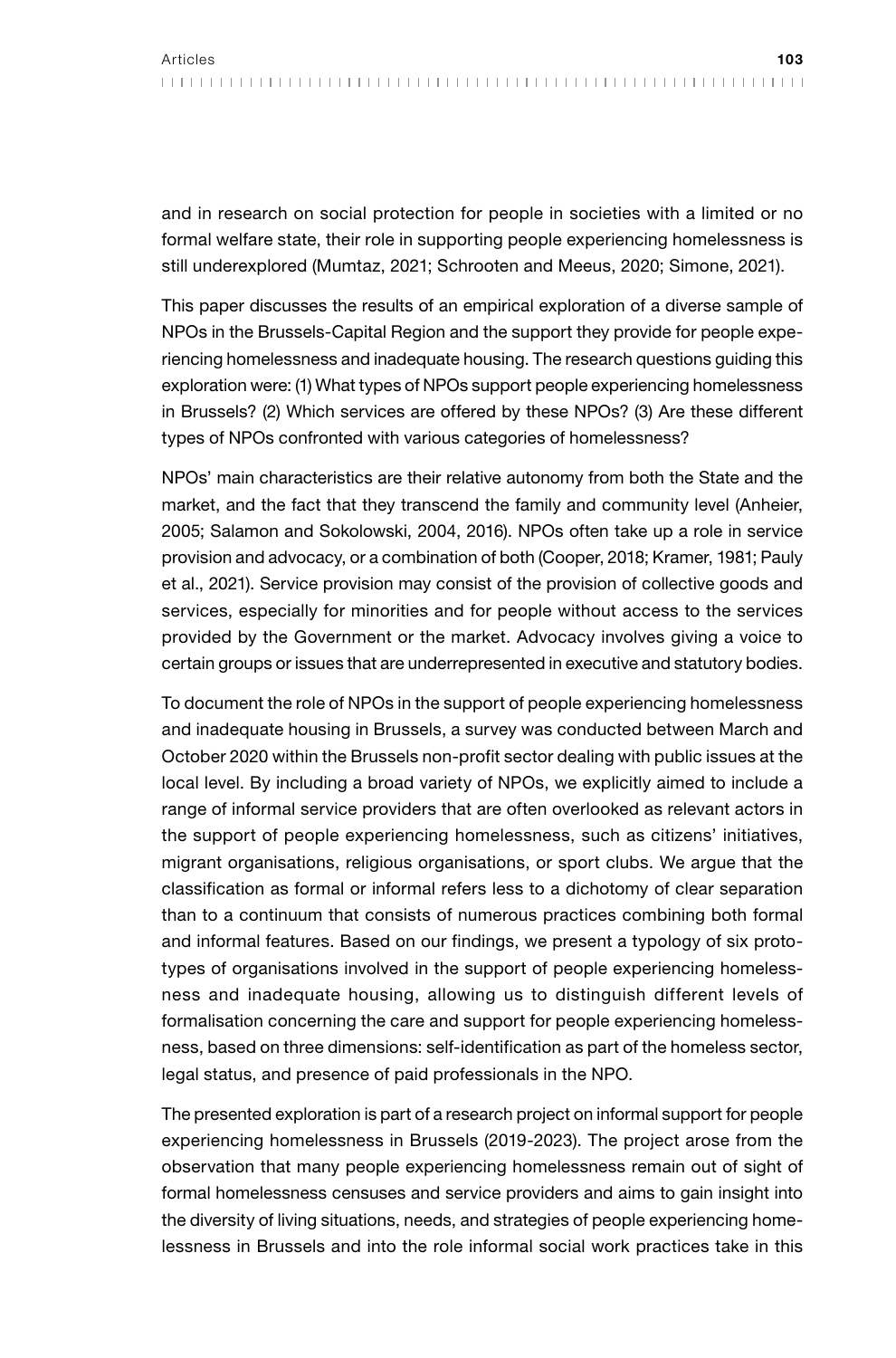process. Beside the here presented phase on NPO services, we conduct a literature study on hidden homelessness, case studies on a limited number of practices and a participatory study with people experiencing homelessness (Deleu et al., 2021).

We start this article by examining the particular framework of the Brussels nonprofit sector. We then introduce two hypotheses underlying this research and discuss the sampling design. Next, we present our research findings and conclusions, to end with a discussion of the impact of these findings on current homelessness research and policy.

## The Brussels Non-profit Sector: Between Dynamic and Charity Economy

In general, cities are considered fertile soil for non-profit initiatives (Frantzeskaki et al., 2018). It has been suggested that this is especially the case for Brussels (Malherbe et al., 2019). Although clear figures on the size of Brussels's non-profit sector are lacking, some research findings confirm its magnitude. In an international comparison of 32 countries, Belgium appears to have one of the largest non-profit sectors in the world (Salamon et al., 2003). In the Brussels-Capital Region, NPOs account for 11% of salaried employment (Biernaux et al., 2020). Similarly, 7.2% of Brussels's population volunteer for an NPO (Hustinx et al., 2015). Although both employment and volunteer rates are slightly lower compared to other Belgian regions, there is a relatively higher number of NPOs in the Brussels-Capital Region (Banque Nationale de Belgique, 2017; Biernaux et al., 2020). Research by Thys (2017) found about 1500 NPOs rooted in the Belgian Moroccan, Belgian Congolese, and Belgian Turkish communities in Brussels, 63% of which were entirely based on volunteers.

There are two main explanations for the scope of NPOs in cities and for the size of Brussels' civil society in particular. Firstly, according to public good theories (Weisbrod, 1986), NPOs fill the gaps left by the Government or the market, which focus on fulfilling the needs of the median voter or the median customer respectively. Thus, a society with more diversity in terms of class, occupation, needs, age, culture, etc. would lead to more minority preferences being met by a more diverse non-profit sector. Malherbe et al. (2019) argue that the social problems of the deprived population in Brussels were not addressed by bureaucratic forms of the Welfare State, which stimulated the creation of social movements. Carlier (2020) explains how a lack of arrival infrastructure for undocumented migrants, who often pass through Brussels in transit, led to humanitarian aid and practices of hospitality organised by new forms of NPOs. Some of them later received state funding and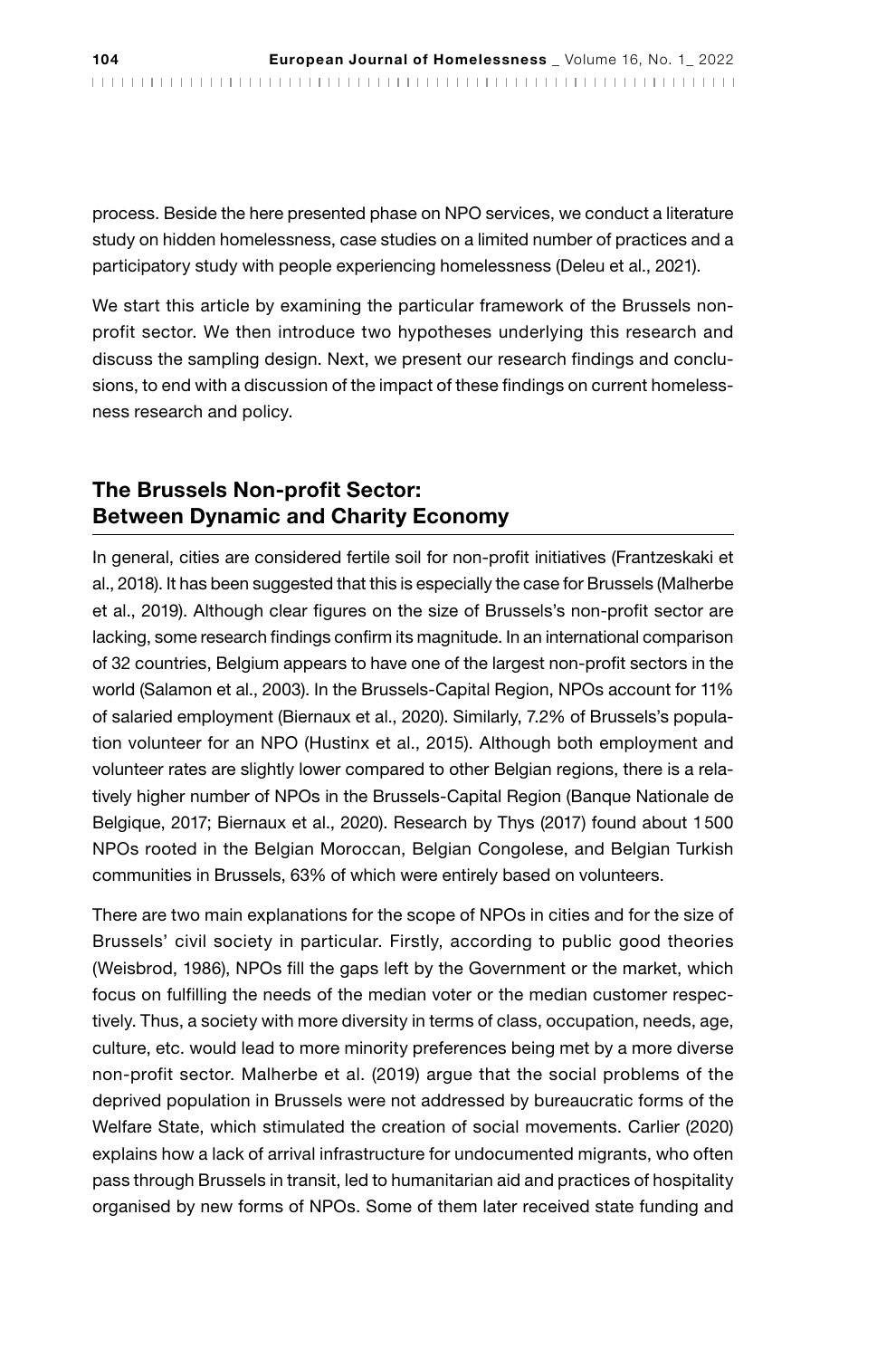structuring, which allows them to formalise (Vandevoordt, 2019). This confirms the interdependence theory that emphasises partnership between governments and NPOs (Anheier, 2005).

Secondly, the functioning of the non-profit sector is affected by recent reorientations of welfare state arrangements, including a bigger emphasis on private responsibilities, which may lead NPOs toward the production of so-called 'new charity economies' in the shadow of the Welfare State (Dewanckel et al., 2021; Kessl et al., 2020). The new charity economy describes a system in which basic goods are distributed for free or sold at discount prices to 'the poor', often through NPOs with voluntary helpers or low-paid persons (Kessl et al., 2020).

Scholars have been criticising mere charitable services for people experiencing homelessness, such as food distribution or providing blankets, for their lack of ambition, inefficiency, and for keeping people in a position of dependence (Lancione, 2014; Parsell and Watts, 2017). However, evidence from Germany (Kessl et al., 2020) suggests that most organisations in the charity economy provide both material assistance and a broad spectrum of social services.

Innovative in our research is the focus on support for people experiencing homelessness and inadequate housing by NPOs of various degrees of formalisation, including non-homeless sector NPOs developing services in the field of education, culture, immigration, family affairs, sports, and so on.<sup>1</sup>

# Research Design

#### *Hypotheses*

In our research, we examine the role of a variety of NPOs in supporting people experiencing homelessness and inadequate housing in Brussels. Our analysis is based on two hypotheses:

## Hypothesis 1: Brussels-based NPOs in various fields of activity come into contact with and provide services to people in different situations of homelessness and inadequate housing.

The first hypothesis is grounded in three observations. First, it has been argued that contemporary urban conditions, characterised by population pressure in a context of austerity, can increase pressure on urban infrastructures and create particular forms of vulnerability, including heterogeneous forms of homelessness

*<sup>1</sup>* For a comprehensive view on the fields of activity involved, see Figure 2.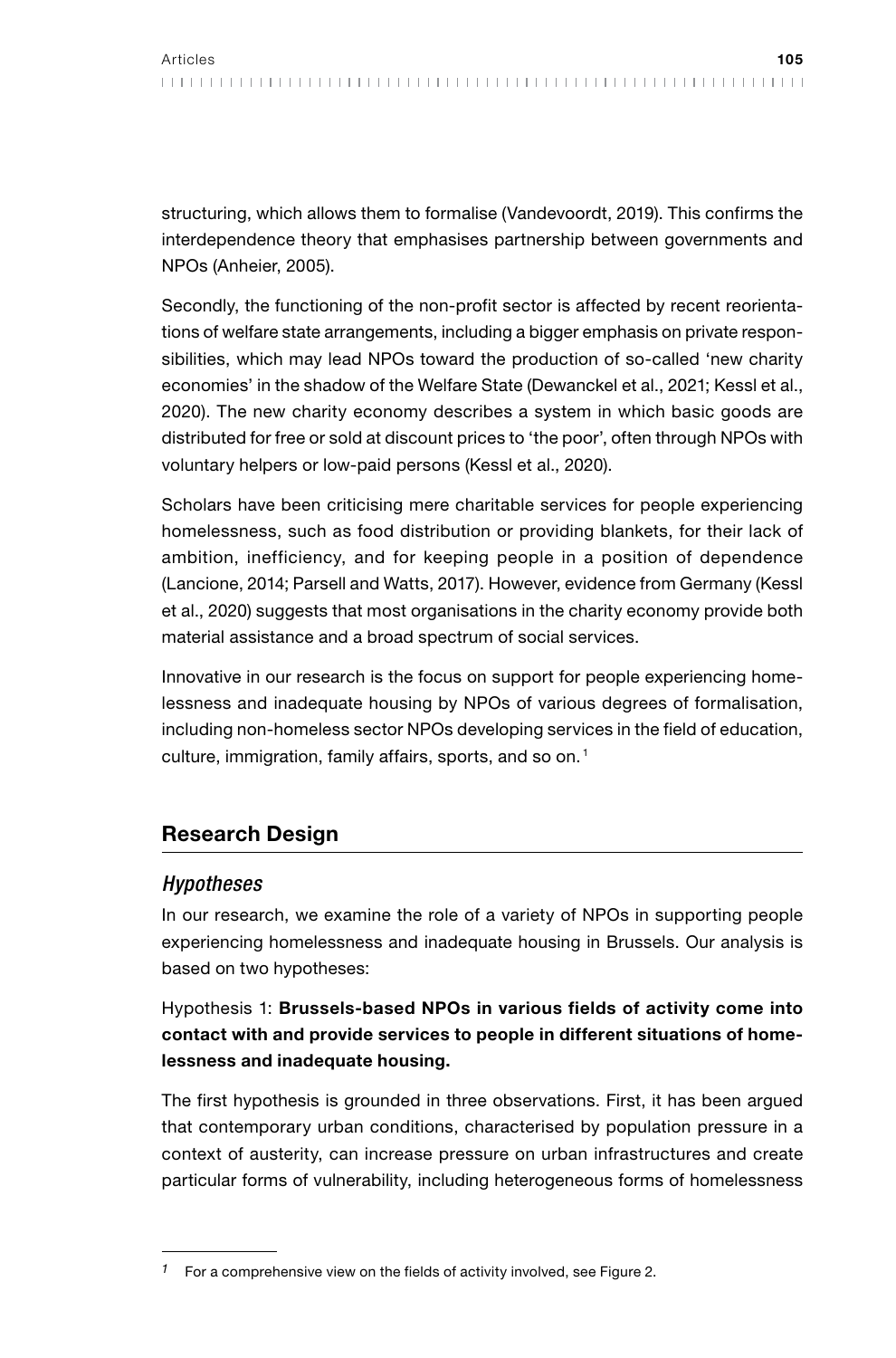and housing unaffordability (Gillespie et al., 2021; Zufferey, 2016). Consequently, all urban service providers, including NPOs, will potentially come into contact with people affected by homelessness (Zufferey, 2016, p.223).

Second, the Brussels-Capital Region is facing an ongoing housing crisis, characterised, among others, by an increasing number of people experiencing homelessness, high housing costs as a major factor for material deprivation, and almost 50000 people on the waiting list for social housing (De Keersmaecker and Zimmer, 2019; Dessouroux et al., 2016; Guio and Vandenbroucke, 2018; Horvat and Striano, 2021). Third, the inability of governments to adequately respond to certain migration influxes has been documented in Brussels, particularly in the context of the refugee reception crisis in 2015 (Ambrosini et al., 2019; Carlier, 2020; Depraetere and Oosterlynck, 2017).

#### Hypothesis 2: Informal NPOs reach out to individuals who, due to their profile characteristics, follow different housing strategies than the users of established NPOs in the homeless sector.

The second hypothesis relates to the possible differences in the profile of people experiencing homelessness who make use of the services of different types of NPOs. While some individuals do not make use of any support structure, others rely entirely on the public system. Yet others only seek help from more informal providers or combine formal and informal services (Phillimore et al., 2018; Schrooten and Meeus, 2020). The same applies to the support seeking strategies of people experiencing homelessness (Metraux et al., 2016; Ogden and Avades, 2011). The places and people beneficiaries turn to for support are highly situational and contextual. However, it is clear that individual characteristics such as cultural health capital, empowerment to assert expectations, language skills, and/or legal status play a role (Pemberton et al., 2019; Phillimore et al., 2018).

#### *Sampling design*

In order to understand the extent to which NPOs face homelessness and inadequate housing among their constituents, we conducted a survey of organisations. Five strategic and methodological considerations led to a sample that represents at least part of the diversity of the local non-profit sector. First, inclusion criteria were broadly defined as developing any form of artistic, cultural, educational, leisure, social, or sportive activity on the territory of the Brussels-Capital Region with a focus on adults and/or families. Both registered and de facto associations were invited to participate in the survey. Second, in the first phase of the sample, different angles of inquiry were pursued, ranging from personal networks to gatekeepers and random selection from existing registers. Third, our sensitivity to contextual features of the Brussels-Capital Region, such as the two traditional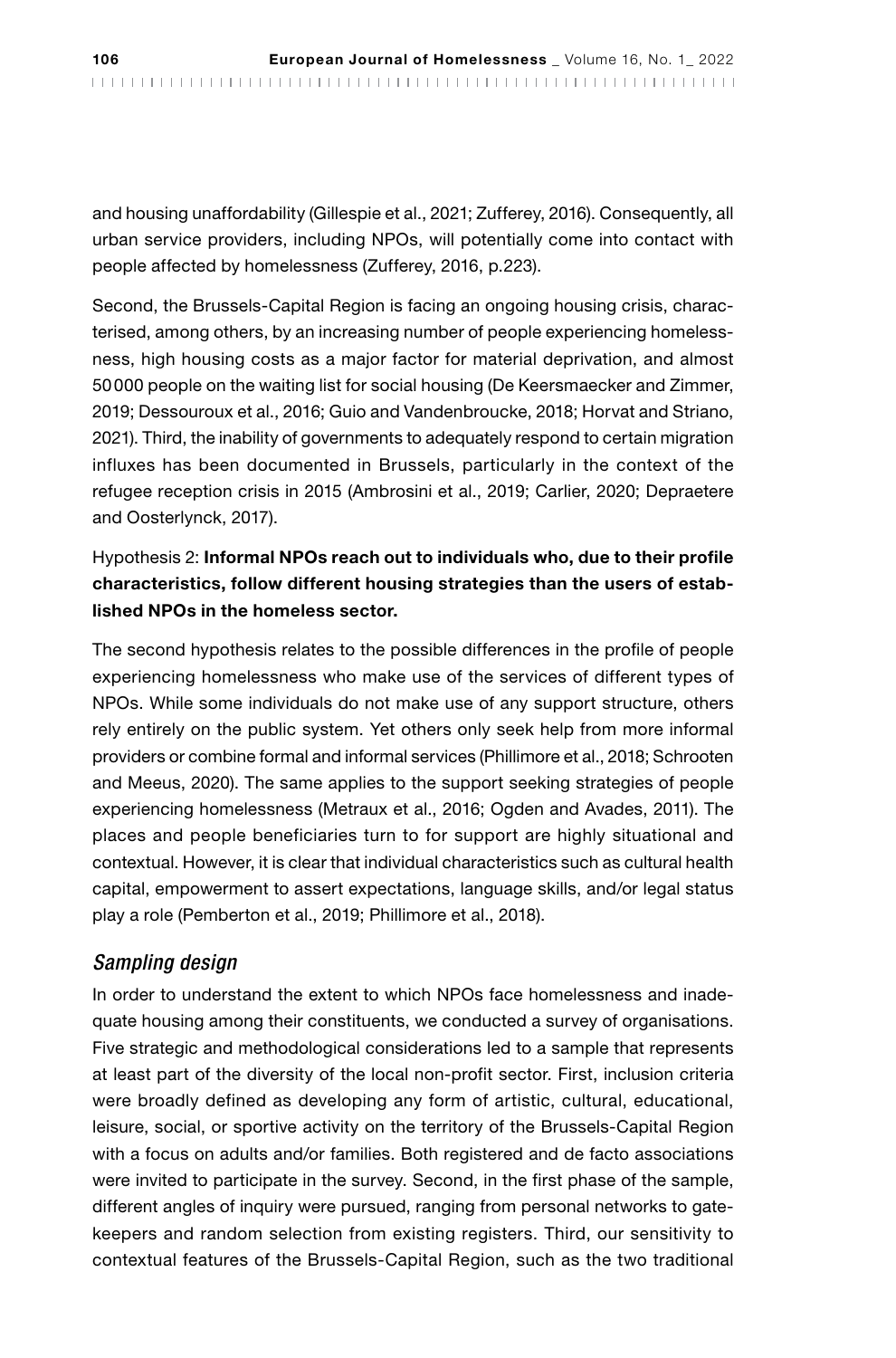language communities (Janssens, 2008) and its majority-minority composition (Crul, 2016), meant that we added new data collection sources and sought new characteristics of participants as the research progressed. In a fourth consideration, elements of random sampling mitigated possible biases: to further ensure random contacts, we introduced snowball sampling, a method traditionally considered suitable for accessing 'hidden populations' (Noy, 2008). Finally, a telephone contact protocol was developed and applied by the researchers when inviting participants. To avoid self-selection bias, the purpose of the research was explained as the support provided by NPOs to Brussels residents, with the focus on homelessness and inadequate housing only made explicit during the survey. The actual survey consisted of 34 questions and took approximately 20 minutes to complete. Most of the questions were multiple choice, supplemented by some open-ended questions. The survey was developed in Qualtrics in six different languages, and could be completed by phone or online. After excluding invalid data, 160 responses were analysed using SPSS. This number corresponds to an overall response rate of approximately 50%. <sup>2</sup>

#### Results

The organisations that participated in the survey were spread across the Brussels-Capital Region. A majority of the NPOs were located in the heart of the so-called canal zone, which consists of former central working-class districts. This zone is one of the areas where specific needs and characteristics such as a lower median income, a high population density, a young and mobile population, and a high share of rented housing lead to a higher representation of NPOs (Malherbe et al., 2019; Vermeulen, 2015).

The founding year of the organisations varied widely between 1931 and 2020. Fifty percent of the NPOs were founded after the year 2000 and 15% in the five years prior to the survey.

*<sup>2</sup>* Of the 212 NPOs with whom there was a personal contact by the established protocol (by phone), 116 completed the survey. Besides, 44 responses were given through a more general distribution via social media and a group mailing.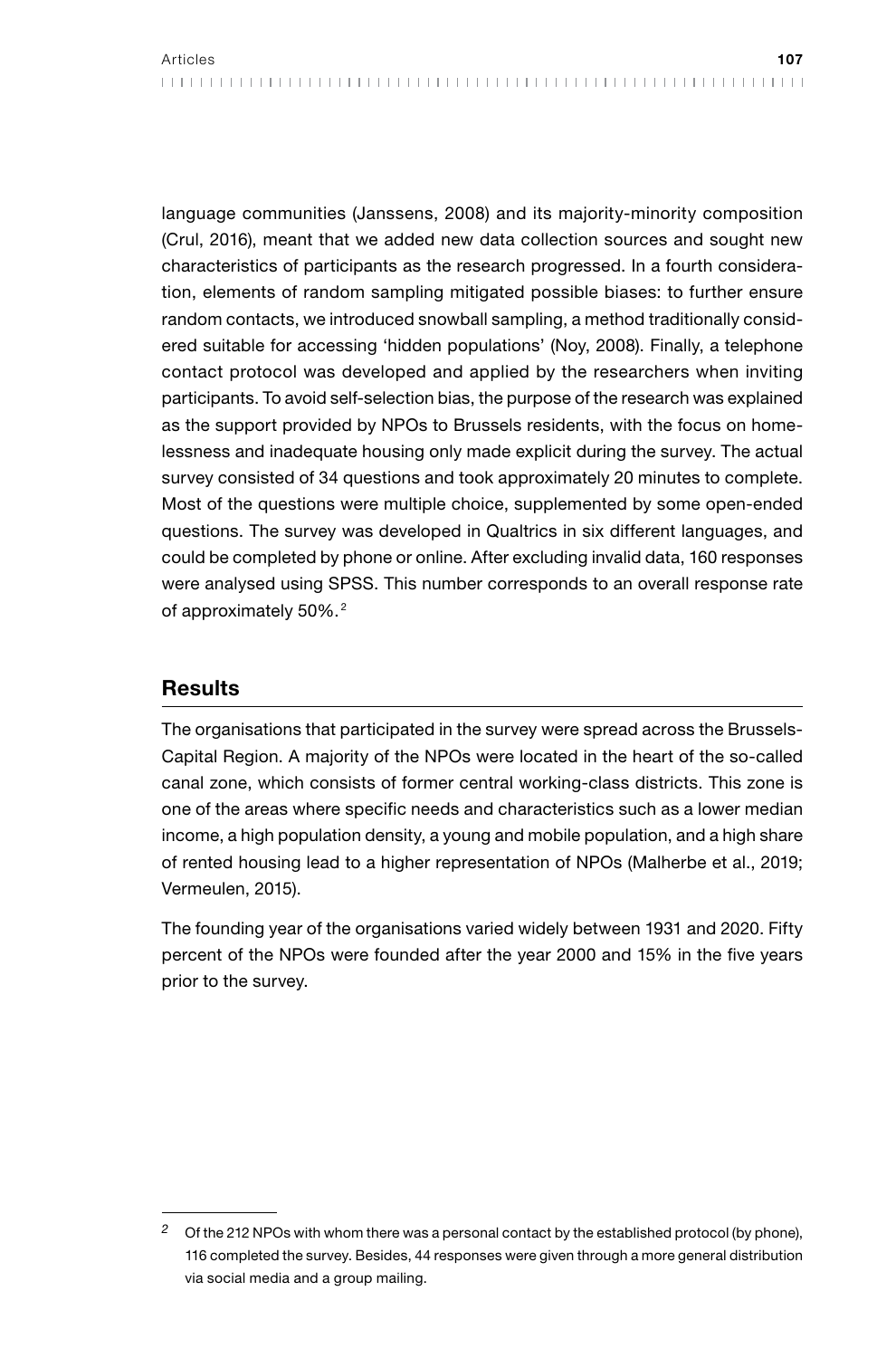

Figure 1. The Location of the Responding NPOs Within the Brussels-Capital Region

While 38 NPOs had no paid workers in the organisation, 122 did employ people. Of this latter group, 32 had between one and three employees, 47 between four and 10 employees, and 43 had 11 or more employees. Employees do not necessarily displace volunteers in NPOs, but often work together in the same organisation (Anheier, 2005, p.84).

NPOs also differed in their field of activity in the last year before the survey. We formulated a number of possible fields of activity (Morales and Giugni, 2011). Figure 2 shows that the most selected fields were Health and Wellbeing (98), Poverty (94), and Education (91). Homelessness and Housing were indicated as fields of activity by 75 and 66 of the 160 responding NPOs respectively, of which 55 selected both fields of activity.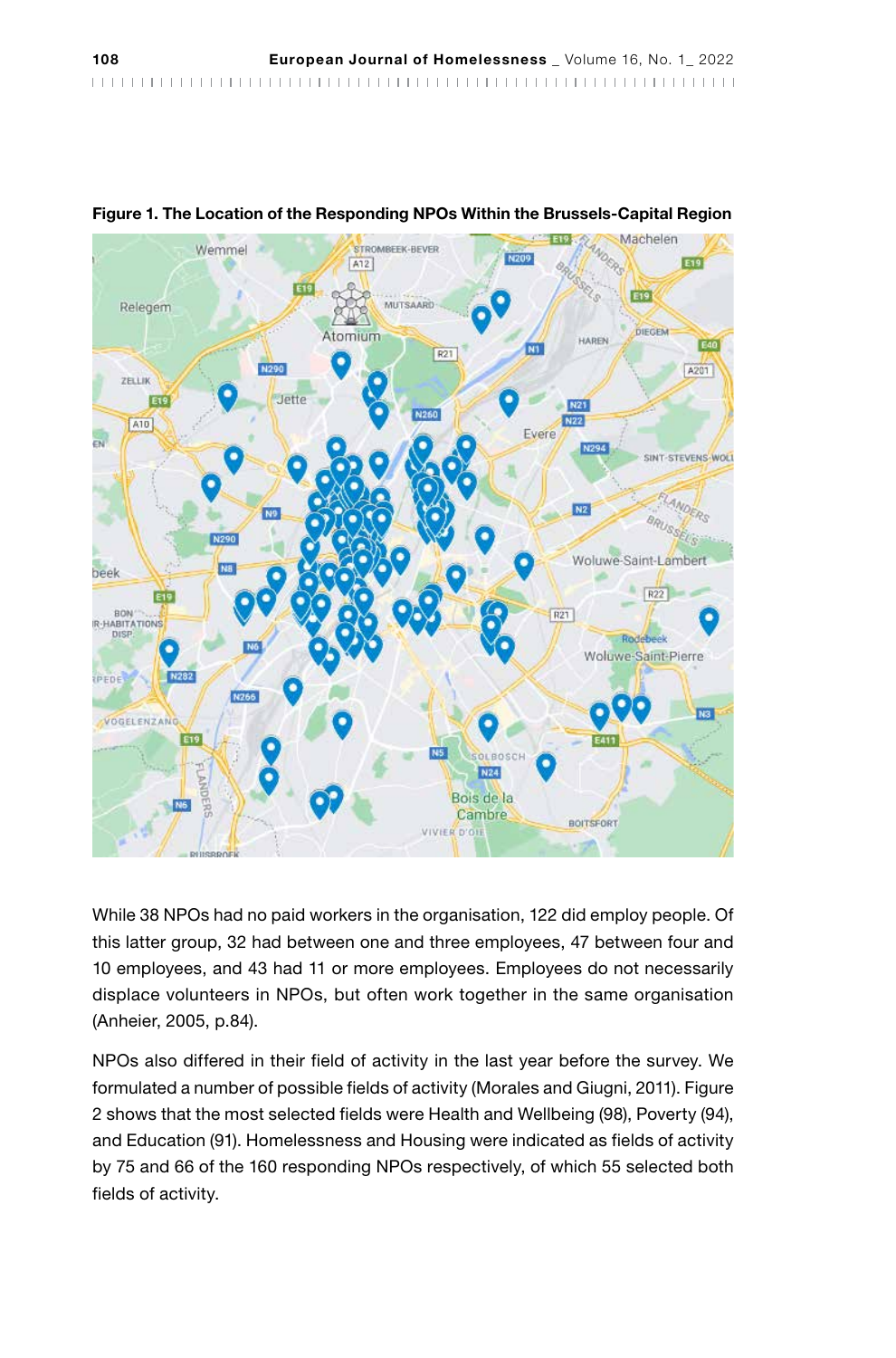

#### Figure 2. Fields of Activity of the Responding NPOs in the Year Prior to the Survey

#### *Developing a typology of NPOs*

In order to explore the extent to which informal NPOs reach people experiencing homelessness, we developed a typology of NPOs consisting of six ideal types (see Table 1). This typology is inspired by the three dimensions that were mentioned in the introduction. The first one is being part of the homeless sector (yes or no) and is visualised in the rows of the table. For some organisations, supporting homeless and inadequately housed people is their *raison d'être* (ideal types 2, 4, and 6), while other NPOs do not situate themselves in the homeless sector, but instead mainly pursue other goals, such as providing support to migrants or organising cultural activities (ideal types 1, 3, and 5). The second dimension concerns the status of being a legal personality (yes or no). Some NPOs acquire legal personality<sup>3</sup> and thus have full legal capacity (e.g. to open bank accounts, insure volunteers, or employ staff), while others do not register but operate as de facto organisational

*<sup>3</sup>* In the Belgian context legal personality for an NPO usually means a statute as *Association sans but lucrative* (ASBL) in French or *Vereniging zonder winstoogmerk* (VZW) in Dutch. The ASBL/ VZW statute is relatively accessible. The articles of association, including the purpose, must be sent for publication and the proceeds of activities must be allocated to the realisation of the registered purpose (FPS Chancellery of the Prime Minister, 2010).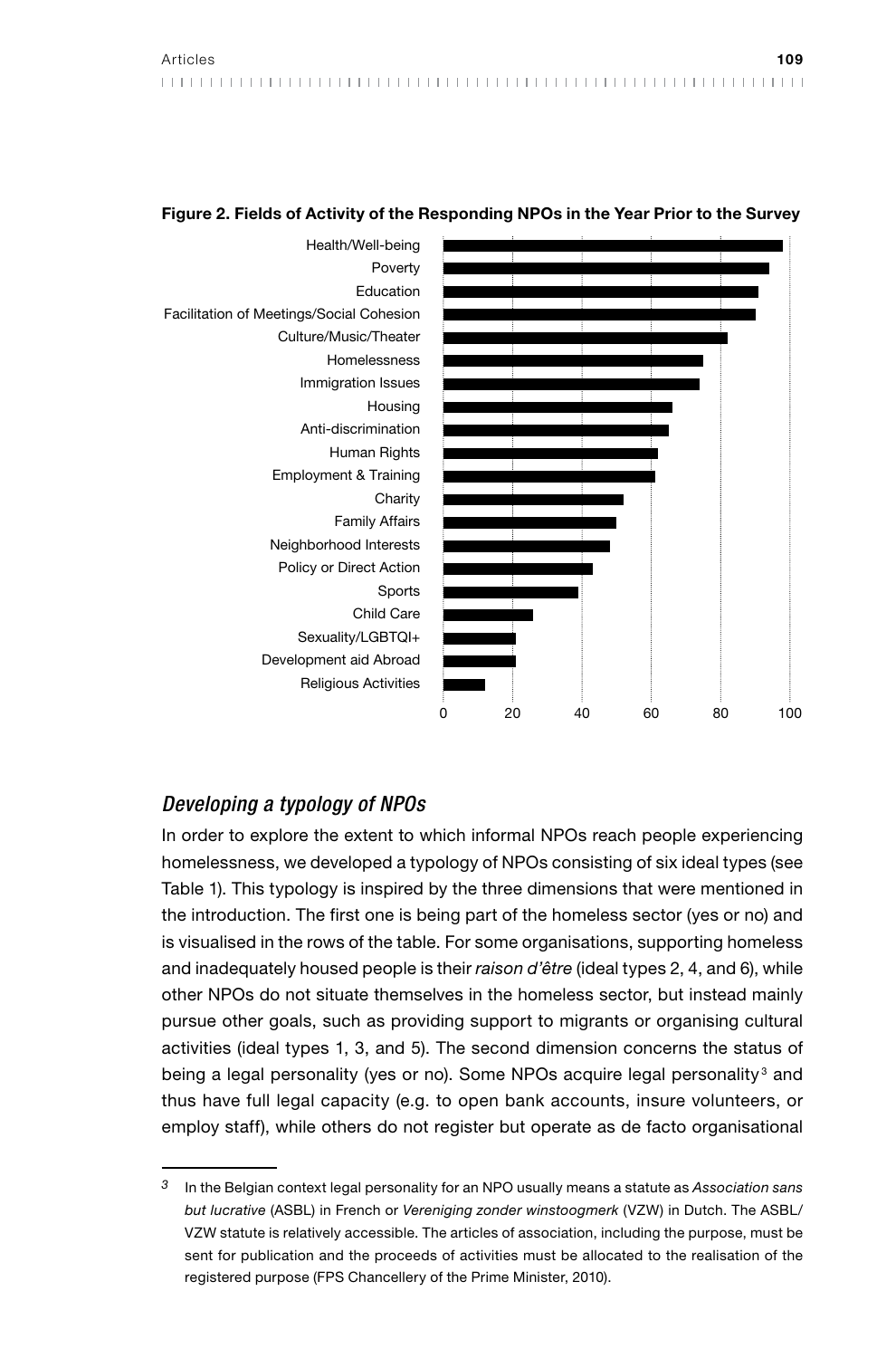entities, especially in the early stages of their existence (Paxton and Rap, 2016; Thys, 2017). The third dimension looks at the presence of employees (yes or no), distinguishing between NPOs relying entirely on volunteers and those that employ paid professionals (Goldman, 2015; Moriau, 2016).

#### Table 1. A Typology of NPOs That Reach People in Situations of Homelessness and Inadequate Housing

|                         | De facto NPO | Registered NPO<br>with only volunteers | Registered NPO<br>with employees |
|-------------------------|--------------|----------------------------------------|----------------------------------|
| Non-homeless sector NPO |              |                                        |                                  |
| Homeless sector NPO     |              |                                        |                                  |

Type 1 consists of de facto, non-homeless sector organisations (n=5). De facto organisations are likely to be small and are often neglected in research on the nonprofit sector (Toepler, 2003). They generally operate with limited budgets. These initiatives emerge from the social capital in communities (Searing and Lecy, 2021). They may be fluid, but are nevertheless essential to enable support, learning, connection, and mobilisation (Enfaltungen, 2001; Schrooten, 2021). The Type 1 organisations in our sample can be described as religious groups, two (self-)helps groups, and one squat, all of which indicated working with a constituency of people with a migration experience. All five are familiar with homelessness and/or inadequate housing. For their limited budget, usually less than  $€5000$  a year, two of them depend on donations and two on a subsidy that counts for less than half of the total budget.

Type 2 are de facto, homeless sector organisations (n=4). The difference with Type 1 is that these initiatives identify themselves as working for people experiencing homelessness and inadequate housing. Their activities stem from an unmet need among people with housing difficulties. Again, two organisations in our sample have a religious angle, one is rooted in migration and another is an informal network aimed at commemorating people experiencing homelessness who have died. Of the three Type 2 NPOs who answered the corresponding question, two have a budget of between €5000 and €20000 and one has less than €5000 per year. Three of them depend partly on donations for their budget, two on a subsidy that covers less than half of the total budget, one on a subsidy that covers more than half of the budget, and one generates about half of the budget by selling services or goods.

Type 3 organisations are registered, volunteer-based, non-homeless sector NPOs (n=23). The fact that they have registered for legal personality demonstrates an intention for organisational continuity (Searing and Lecy, 2021). They have an organisational e-mail address, and usually also their own phone-number, Facebook page, and postal address. In our sample, this type includes an organisation for students with a migration background, several local youth associations, cultural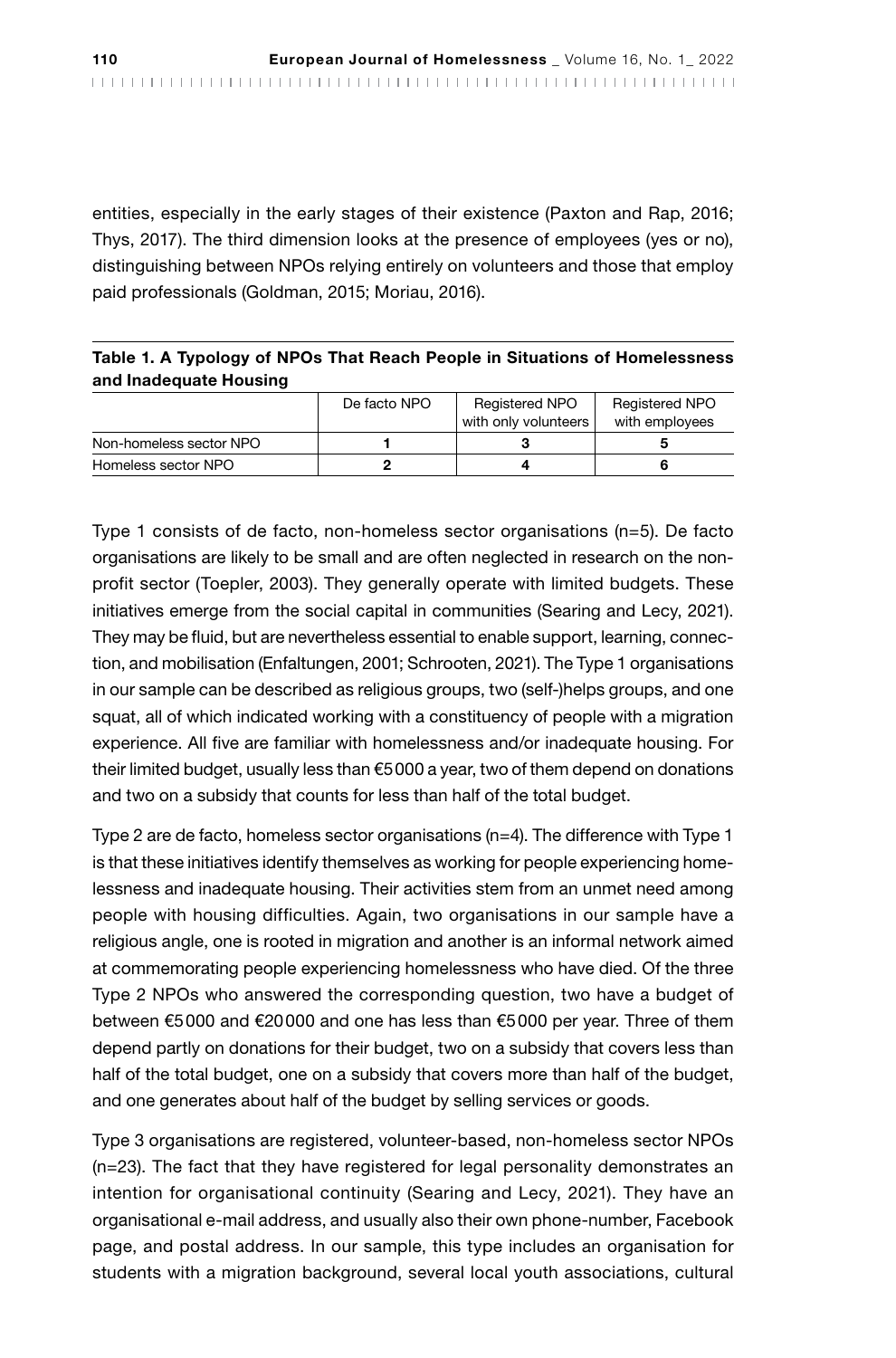organisations, a self-help group, and organisations affiliated with a mosque and a church. Twenty of them reported being aware of homelessness and inadequate housing among their public, and 10 of them provide specific services to these people, mostly moral support, but to a lesser extent also material support and a place to sleep in the organisation's network.

More than half of the Type 3 organisations receive subsidies, usually for half or less of their total budget. Membership fees, donations, and the sale of goods or services supplement the total budget. Although there are some differences between the organisations, their annual budget seems to be quite low: 14 indicate that they work with a budget of less than €5000 a year.

Type 4 consists of volunteer-based NPOs that identify themselves as a homelessness organisation (n=6). Type 4 organisations in our sample provide food and clothing to people experiencing homelessness, often with a focus on a particular migrant community, share information with people in precarious situations, and/or raise public awareness of issues relevant to homelessness, such as the consequences of evictions. Of those responding to the question, two have a budget of less than €5000 per year, another two between €5000 and €20000 per year and one from €20000 to €100000. Some of them receive subsidies, which for one of them cover the entire budget. In five of the six NPOs of Type 4, donations also make up part of the budget.

The fifth type are non-homeless sector NPOs with at least one employee (n=97). Hiring employees in NPOs usually happens when a certain income level is reached (Searing and Lecy, 2021). Most of our respondents belonged to this type. Of the 97 organisations of Type 5, 55 define themselves as a socio-cultural organisation and 37 as a neighbourhood organisation. Seventy-nine of the Type 5 organisations include people experiencing homelessness or inadequate housing among their constituents. Forty-nine provide specific services, mainly by referring people experiencing homelessness to specialised services and by giving them access to their socio-cultural activities. For 62 of them, subsidies cover more than half or all of their budget. Forty-nine of them have a budget of over €100000 a year. Twenty-seven did not answer the budget question.

The sixth and last type of organisations are sectoral NPOs with employees (n=25). Traditionally, it is this type of organisations that are known as 'the homeless sector'. They are mostly established NPOs, including day centres, shelters, and accommodation structures. Most of them are involved in the Brussels homeless census which we referred to in the introduction. Subsidies are usually their main income: for 12 of them, subsidies cover more than half of their budget, and for another five, the whole budget. Of the 16 Type 6 NPOs that provided information about their annual budget, 14 manage a budget of more than €100000.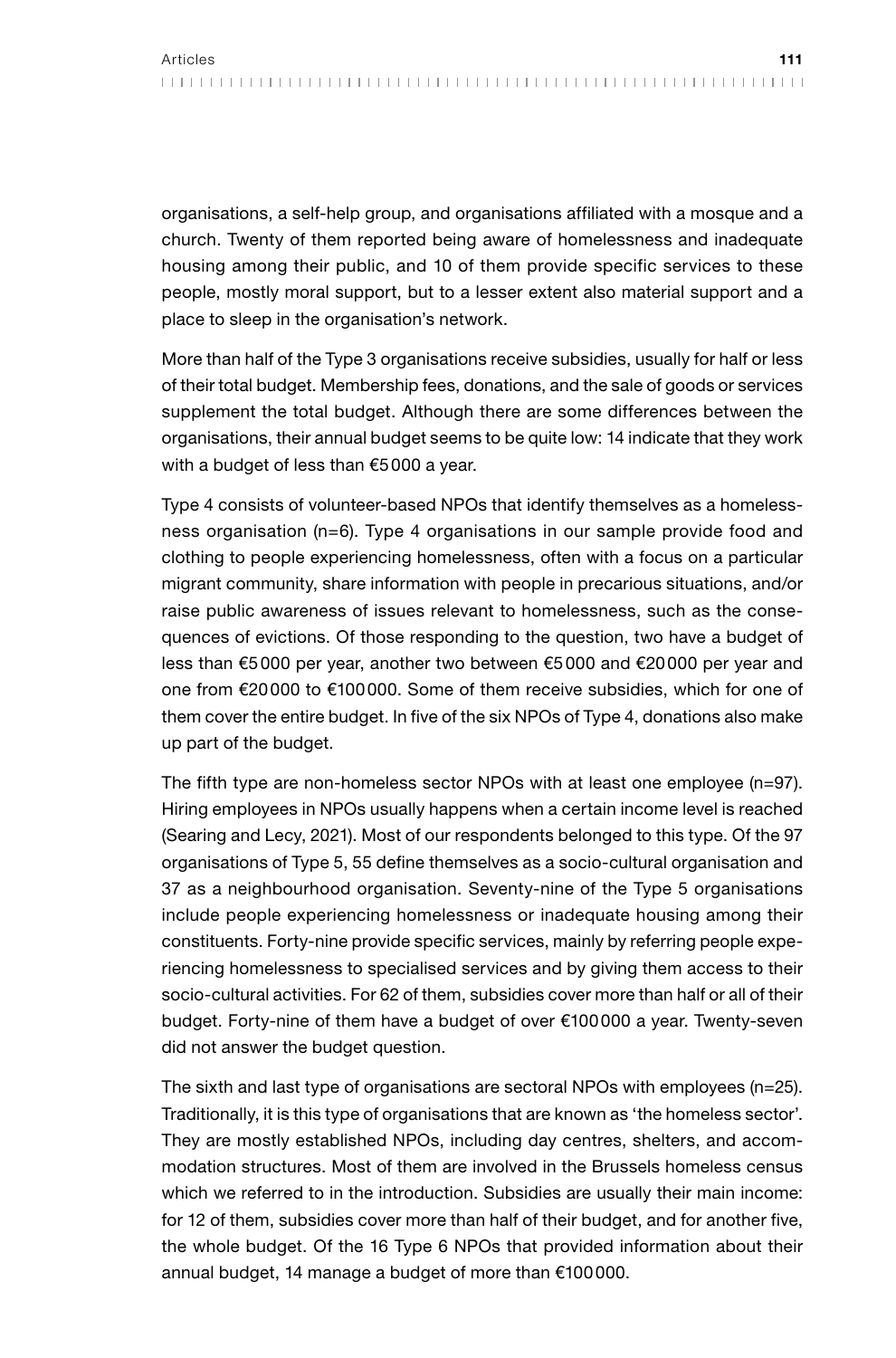It is important to note that the position of an NPO in this typology is based on a snapshot and may change over time. NPOs are dynamic by nature and can move from one type to another or cease to exist. For instance, a de facto organisation of citizens uniting for a greener neighbourhood may disappear over time, but may also professionalise and become a registered NPO. Moreover, formal organisations can provide a platform for informal, volunteer-based activities, services, and projects, which run parallel to the formal activities and in some cases can be formalised later. In addition, there are informal organisations, for example offering food aid, which have been operating for years and are consequently considered formal by people working in the field and/or by people experiencing homelessness or inadequate housing.

#### *Situations of homelessness and inadequate housing*

An important framework in the research literature on homelessness is the European Typology of Homelessness and Housing Exclusion (ETHOS) (FEANTSA, 2005). The framework is based on a broad understanding of homelessness and inadequate housing. It uses four main concepts: Rooflessness, Houselessness, Insecure Housing, and Inadequate Housing, all of which indicate the absence of a proper home (Amore et al., 2011; FEANTSA, 2005; Meert and Bourgeois, 2005).

ETHOS is used in different research projects, and an adapted version is central to the census of people experiencing homelessness and inadequate housing in the Brussels-Capital Region (Horvat and Striano, 2021). In our research, this adapted ETHOS was a main inspiration for mapping the living situations among the constituency of the surveyed NPOs. Respondents were asked whether people from their constituency were confronted with the following situations: '1. Living on the street or in public space'; '2. Regularly spend the night in a night shelter'; '3. Stay in an accommodation for the homeless'; '4. Stay in a squat (with or without an agreement with the owner)'; '5. Reside in a place not intended for habitation, for example a caravan, hut or tent'; '6. Accommodation where the person is accommodated by an individual (with friends, family members or another person)', referring to sofa surfing; '7. Stay within the network of a faith community'; '8. Stay in a Non-Aggregated Accommodation Structure (SHNA)'; '9. Stay in an accommodation that is far too small for the number of people living there', referring to overcrowding; or '10. A combination of several of the situations mentioned above'. Respondents were able to select 'yes', 'no', and 'I do not know' for each of the 10 options, depending on the situations they found among their audience.

No fewer than 139 of the 160 organisations surveyed indicated that they had constituents in situations of homelessness or inadequate housing. This was the case for 104 of the 125 organisations from the non-homeless sector (Types 1, 3, and 5). Two categories were by far the most common among respondents and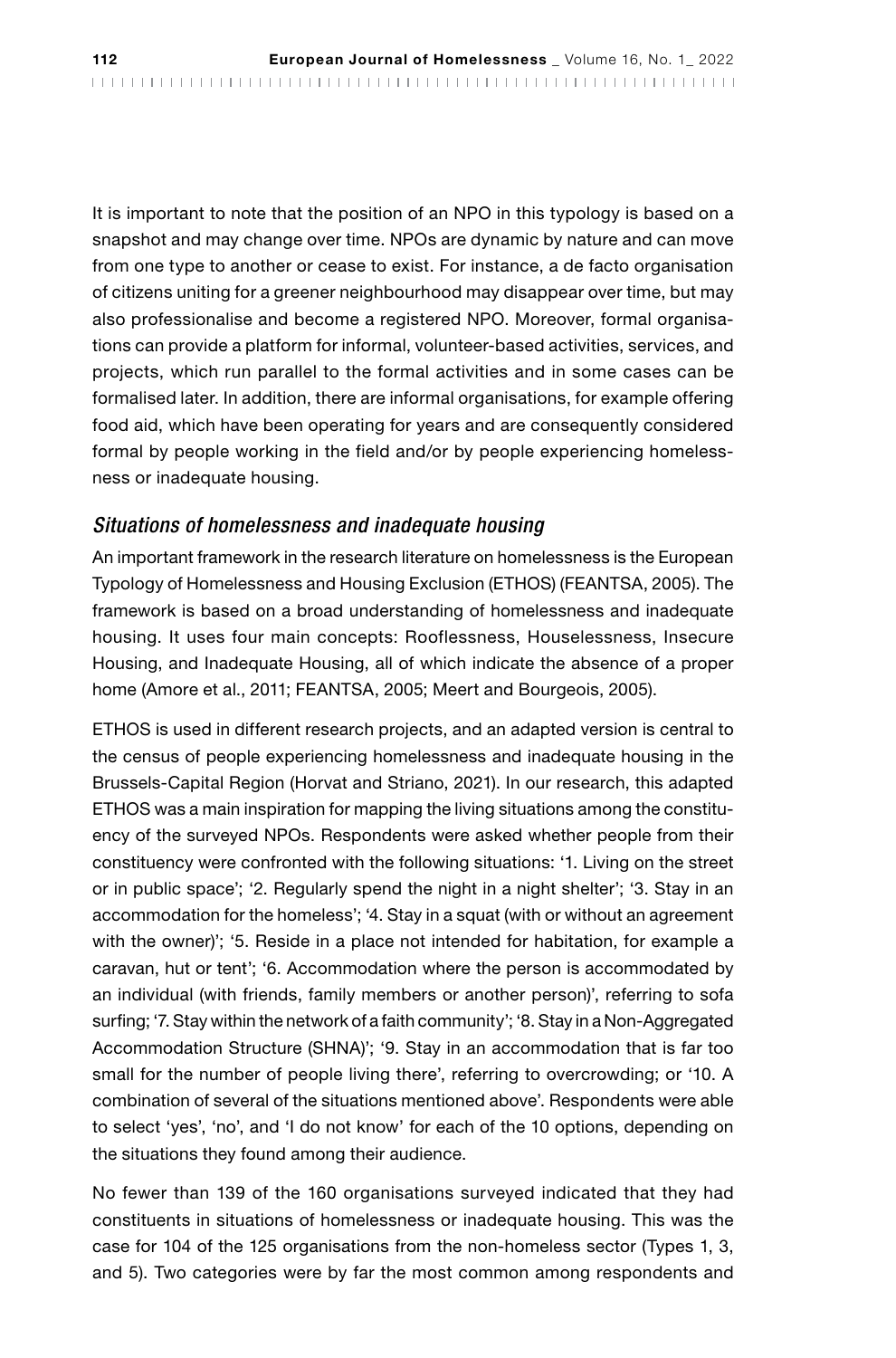scored high across all types of NPOs, namely sofa surfing (118) and overcrowding (117). The first category is considered by ETHOS as insecure housing, while the second category refers to living in an inadequate housing situation. Respondents also recognised the interrelationship between different forms of homelessness and inadequate housing; 'a combination of several of the above-mentioned situations' was the third most frequently chosen option (96). People in emergency shelters (81) and accommodation for the homeless (77) completed the top five.

There are some similarities and differences between the housing situations that were recognised on the basis of the NPO typology mentioned above. As could be expected, sector NPOs with paid workers (Type 6) were familiar with rooflessness and houselessness, i.e., people living on the street or staying regularly in night shelters or accommodation. Some of these Type 6 NPOs offered official shelter or accommodation to people experiencing homelessness themselves. This does not mean that the offer of Type 6 NPOs was limited to these forms of homelessness. Of the 25 Type 6 NPOs surveyed, 21 also worked with sofa surfers, 18 with people living in squats, 12 with people who reside in a place not intended for habitation, 10 with people in an SHNA, and eight with people staying in a faith community. Both sector organisations and other NPOs encounter such situations of insecure and inadequate housing.

However, the volunteer-based and non-homeless sector NPOs were more often affected by insecure and inadequate housing. The 38 NPOs from Types 1 to 4, i.e., voluntary organisations, were most frequently confronted with people living in overcrowded conditions (29), with sofa surfers (27), with people moving from one situation to another (25), and people using shelters (21). Staying in the network of a faith community (18) scored relatively high, as high as staying in a squat. The fact that staying in an accommodation for people experiencing homelessness (12) and SHNA (6) scored relatively low may be related to the specific nature of these concepts, which are often not known outside the specialised homeless sector.

When comparing the relative share, the main difference between the Type 5 organisations with paid staff and the de facto Type 1 and 2 organisations is that the latter had more contact with people living in faith communities, as was the case for seven of the nine respondents. This is also the main difference between the professional homeless sector (Type 6), where staying in a faith community is the least common (albeit with a considerable eight on 25) compared to all four NPOs of Type 2 and four out of six NPOs of Type 4, both of which belong to the volunteer-based homeless sector.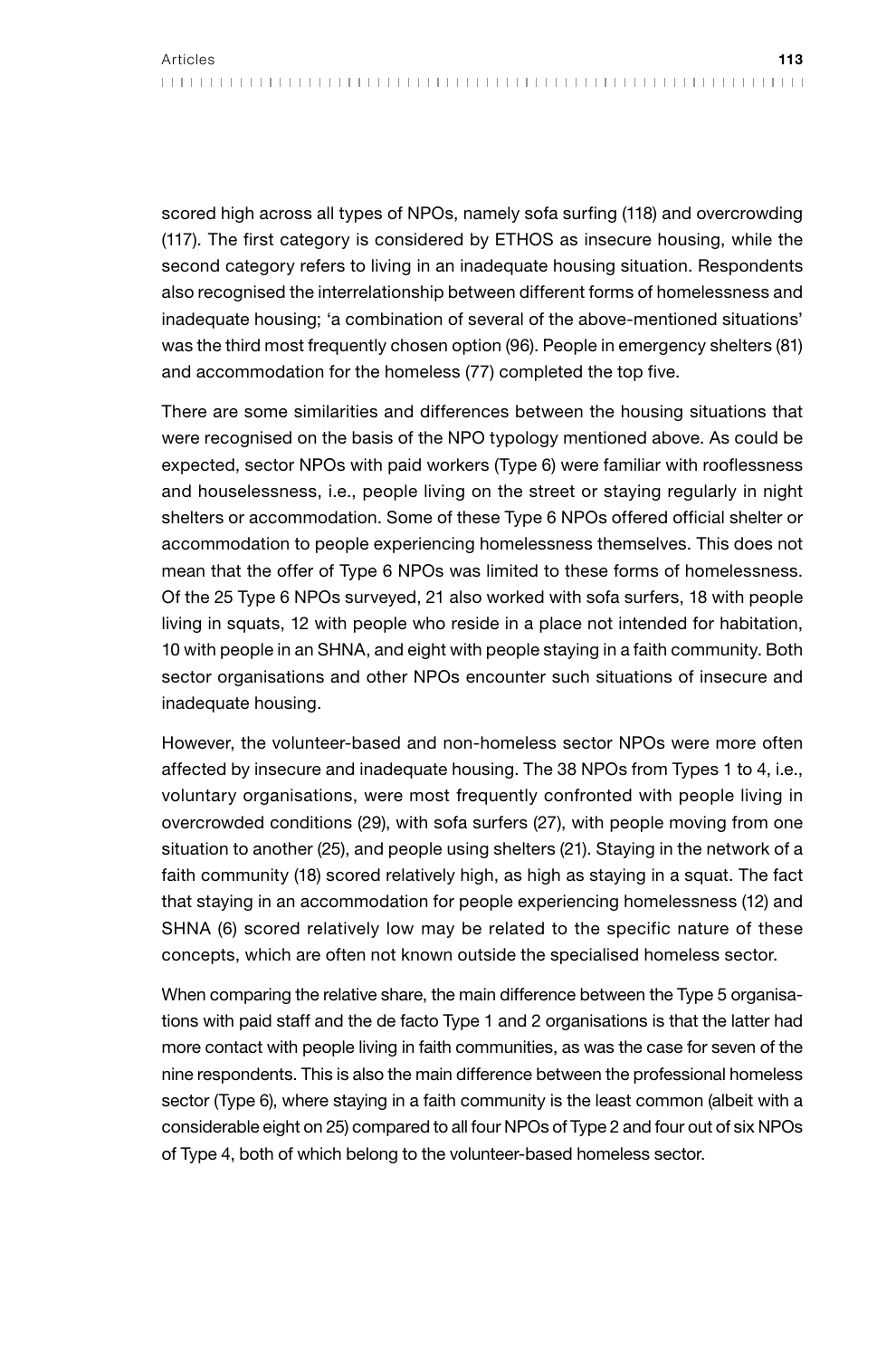

# Figure 3. Chart on the Indicated Situations of Homelessness

#### *Profiles of people experiencing homelessness and inadequate housing*

Respondents were asked to indicate the profiles of that part of their constituency that is experiencing homelessness or inadequate housing. This was an open question, without any answer suggestion and not mandatory to fill in. Nevertheless, the question was answered by 111 of the 139 organisations that are in contact with people experiencing homelessness or inadequate housing.

A qualitative analysis of the results shows a mixed picture. Many respondents pointed to the diversity of the group with housing difficulties. Some of the organisations from the non-homeless sector (Types 1, 3, and 5) said that they do not have a clear view of the housing situation of their users, as homelessness and inadequate housing are not part of their scope and they therefore do not deliberately monitor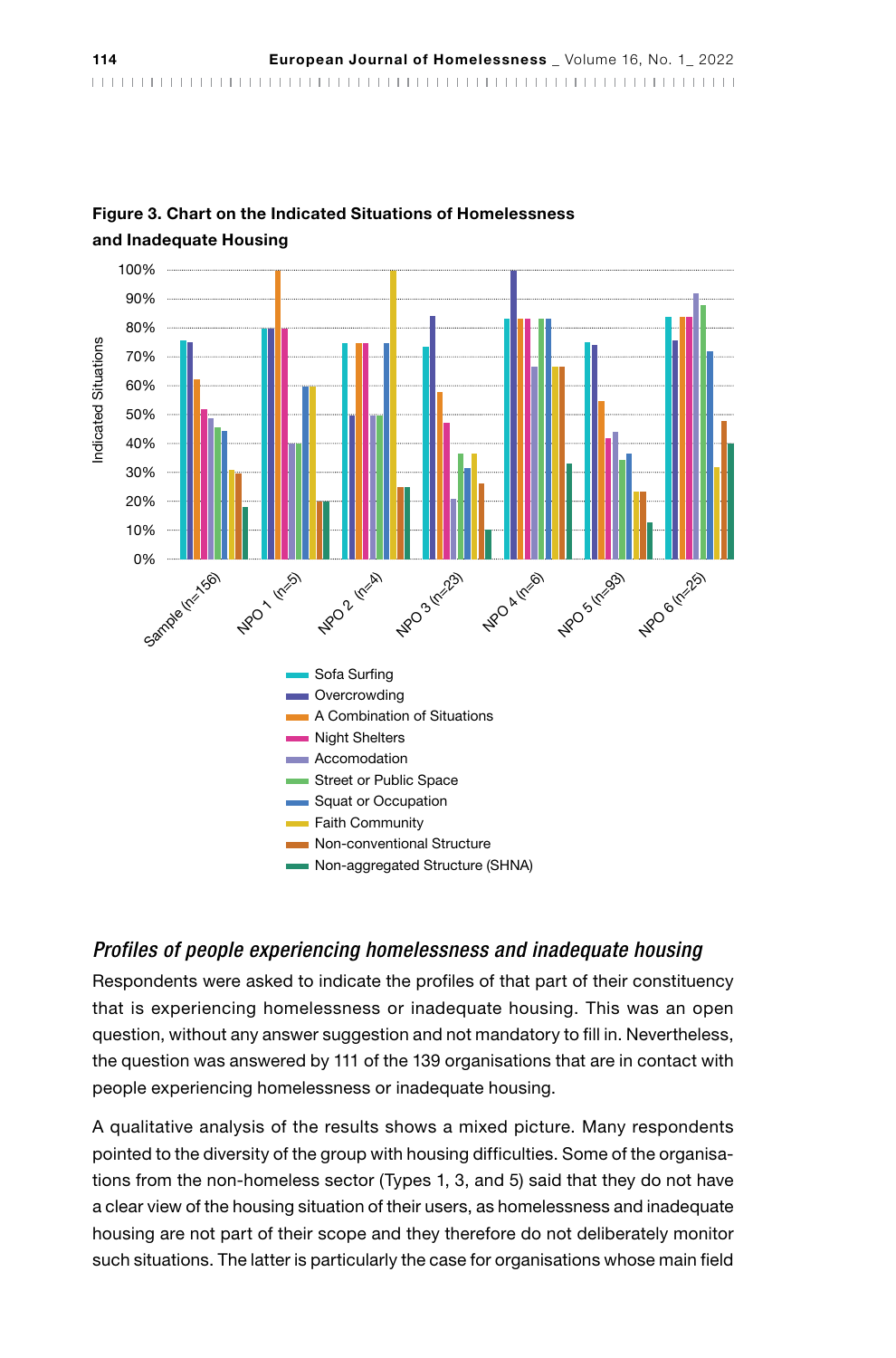of activity is sport or culture. Nevertheless, some clearly recurring themes were drawn out from the answers. Migration is a first topic, as 64 respondents from all six NPO types refer to migration when describing the profiles of people experiencing homelessness and inadequate housing among their visitors. Thirty-three NPOs of different types refer specifically to undocumented migrants. Nine NPOs in the sample mention people with refugee status. Some NPOs testify how refugees who are granted protection status cannot find housing, making them homeless or pushing them into inadequate housing, as two to four months is the maximum reception period provided by the Belgian Government. Two NPOs from the nonhomeless sector refer to EU citizens from Central European countries who are experiencing homelessness in Brussels.

Another recurrent theme in the answers relates to family composition, which is mentioned by 31 respondents. According to them, three main groups appear to be particularly vulnerable to homelessness and inadequate housing. The first group consists of large families who have difficulty finding suitable housing. Several respondents also mention grandparents permanently living with the family, which can lead to overcrowding. The second group consists of single-parent families, often mothers with children. Third, five respondents from Type 3 and Type 5 NPOs specifically mention singles among those experiencing housing difficulties.

Fourteen respondents from Types 3, 4, 5, and 6 reported mental health problems among their homeless constituents, ranging from stress to psychiatric disorders. Six mentioned problems related to alcohol or other drug use. Getting lost in administrative procedures, and hence the non-take up of social rights, was another recurrent theme. Population characteristics mentioned once or twice were people marginalised because of their sexual orientation or gender identity (LGBTQI+), sex workers, artists, people with disabilities, and homeowners in substandard housing. Incidentally, 10 respondents of various types also highlighted the strengths of people experiencing homelessness, describing them as strong, courageous, and resilient.

#### *NPO services*

All the 35 surveyed organisations that are part of the homeless sector logically develop services aimed at people experiencing homelessness. Of the 125 organisations outside of the sector, around half (66) offer specific services to people experiencing homelessness among their public. Of the voluntary based non sector organisations of Type 3, 10 of the 23 organisations do so. Four of them provide food and look for places to sleep in their own network. When taking into account the surveyed voluntary based organisations (Type 1 to 4), about half of them look for sleeping places in the organisations network.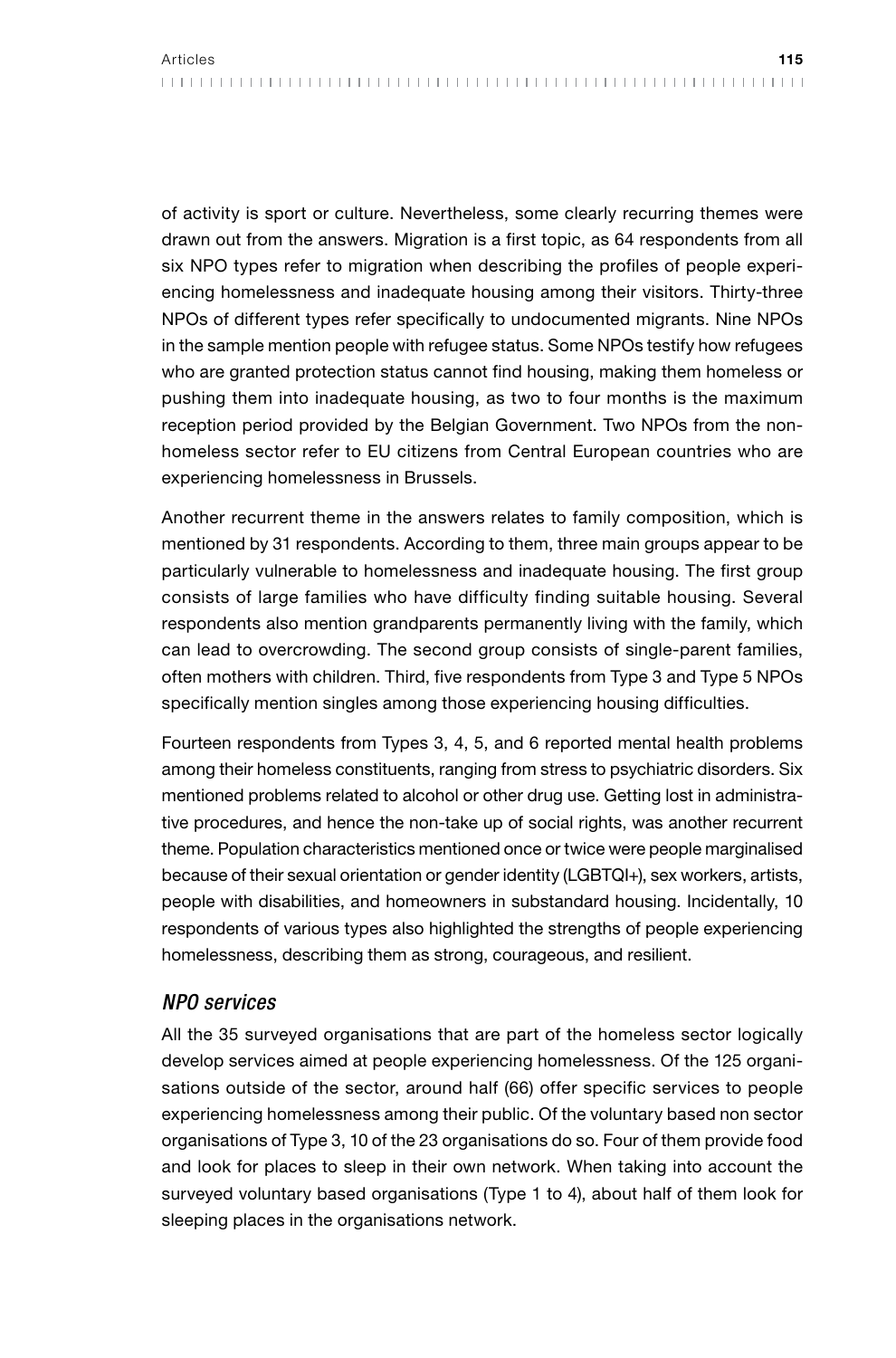However, the services that NPOs provide to the people experiencing homelessness and inadequate housing are not limited to material support. On the contrary, the main services offered address intangible needs, such as referral to appropriate services, socio-cultural activities, social contacts, and moral support. These four kinds of support score the highest among the 49 professionalised non sector organisations of Type 5 that provide services to people experiencing homelessness. Nevertheless, the results seem to indicate that the more informal NPOs offer a wider range of services. For example, compared to other NPOs, the rather informal NPOs of Type 1 and 4 offer food aid more often. A place to sleep in the organisation's network was also provided relatively more frequently by NPOs of Types 1, 2, and 4. 'Help with finding accommodation' was in the top three of services offered by Type 1, 2, and 6 NPOs, suggesting that this service is provided by organisations at both ends of the informality-formality spectrum.



Figure 4. Chart Showing the Types of Services Provided to Homeless and Inadequately Housed People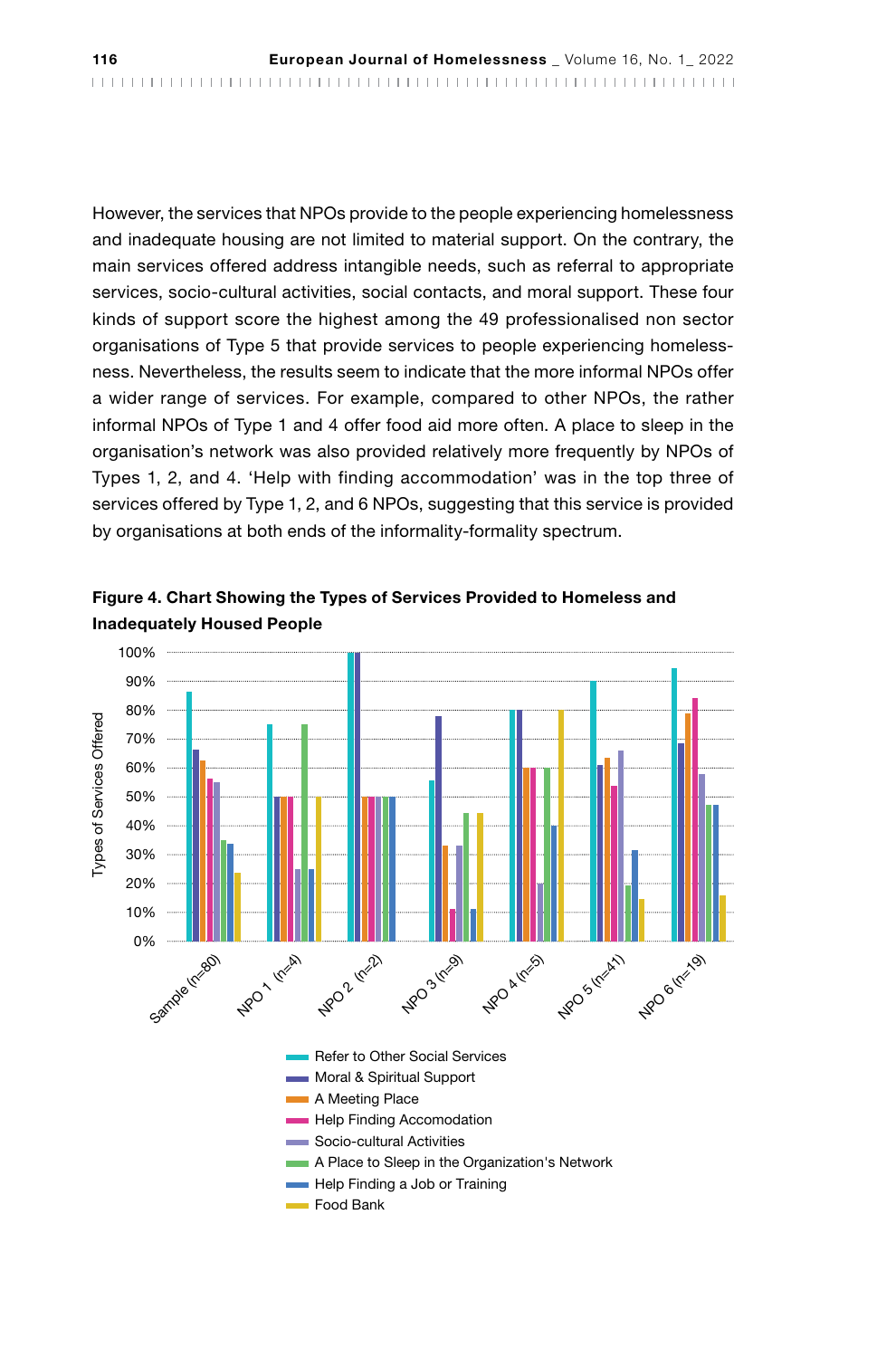## Conclusion

The aim of our study was to investigate the role played by a diverse sample of NPOs in supporting people experiencing homelessness and inadequate housing, including the support offered by informal NPOs and NPOs outside of the homeless sector. It distinguishes six types of NPOs, which vary in terms of sector, legal status, and level of professionalisation. The Brussels-Capital Region served as a research context.

A first hypothesis suggested that NPOs, through their service role, encounter people in various situations of homelessness and inadequate housing and provide them with supportive services. The results of our study confirm this hypothesis. Out of the full sample, 139 NPOs (or 86.9%) identified the presence of at least one homelessness situation among their constituents. Overcrowding and sofa surfing are the two most commonly identified situations. As a consequence, most organisations provide supportive services aimed at people experiencing homelessness and inadequate housing.

There is no clear confirmed intersection between the types of NPOs on the one hand and the presence of support for people experiencing homelessness and inadequate housing on the other. More than half of the sampled organisations not identifying as an organisation for the homeless still develop services for people experiencing homelessness, including organisations in all surveyed fields of activity.

In terms of the kind of services they provide towards people experiencing homelessness and inadequate housing, the results show that these services are mainly focusing on social, psychological, and moral needs. Food banks for people who are experiencing homelessness often seem to operate on a volunteer basis. Offering sleeping places in the organisation's network is also quite common among the voluntary based organisations. Yet, the assertion that those small charity oriented interventions are drawing vulnerable individuals away from existing professionals services is partly contradicted, as several of them indicate that they refer people experiencing homelessness toward specialist support services.

A second hypothesis argued that different types of NPOs could be confronted with various categories of homelessness. We find this only partly true. First, as could be expected, NPOs with paid staff and defining themselves as being part of the homelessness sector (Type 6) are more familiar with traditional forms of rooflessness and houselessness: people in an accommodation, using night shelters, or living on the streets. Second, some of the more informal NPOs reach proportionally more individuals residing in faith communities. Yet, the second hypothesis is largely contradicted by the observation that for both formal and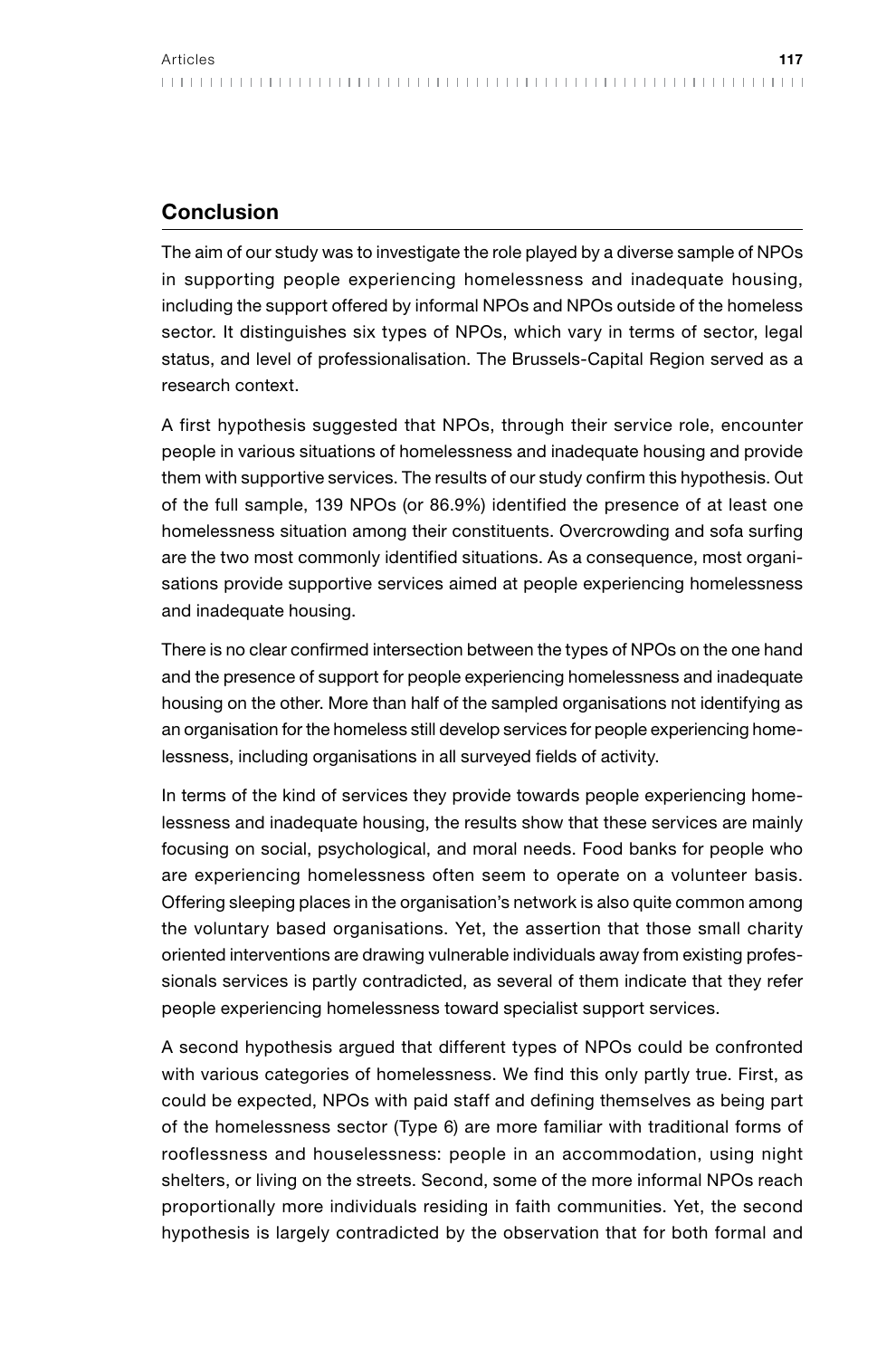non-formal, and for both the homeless sector and non-homeless sector NPOs, sofa surfers and people in squats make up a significant proportion of the people experiencing homelessness they reach.

The descriptions of profile characteristics of the reached people experiencing homelessness were diverse. However, migration-related aspects are mentioned most frequently by the respondents. Various categorisations of migration homelessness (Busch-Geertsema et al., 2014) are made, including people with foreign backgrounds, intra-European migrants, people with a refugee status, and, especially, undocumented migrants. The results of this research suggest that the latter are part of the visitors of all types of NPOs. Both informal and formal NPOs support undocumented migrants in precarious living and housing conditions.

## **Discussion**

The originality of this exploratory study is its inclusion of both NPOs outside the traditional homeless sector and informal NPOs, beyond faith-based organisations and squats (Lancione, 2014; Mudu and Chattopadhyay, 2018; Sanchez, 2010). In particular, the functioning and service role of de facto and non-homeless sector organisations remain underexplored in research on homelessness.

As we cannot guarantee that the NPOs reached constitute a representative sample of the broader NPO landscape in Brussels, and due to the relatively limited number of respondents, the results of this survey cannot be generalised to the entire Brussels-Capital Region or beyond. Nonetheless, our sample allows us to draw up a theoretically representative typology of the NPOs that reach people experiencing homelessness and inadequate housing, both individuals and families, the type of activities they offer, and the support they provide.

An important point that emerges from our research is how Brussels's housing crisis widely affects the constituencies of NPOs. While organisations focusing on sport or culture are less focused on the housing issue, they also notice an increased presence of people that severely struggle with housing issues. They consequently develop various forms of support to people experiencing homelessness and inadequate housing. In this way, the detection and support of people experiencing homelessness goes beyond the traditional homeless sector. We distinguish at least two consequences.

A first relevant consequence concerns the reliability of the census of people experiencing homelessness and inadequate housing that is biannually organised in the Brussels-Capital Region. The data provided by homeless sector reception structures is accurate and given the thoroughness of the point-in-time count, the number of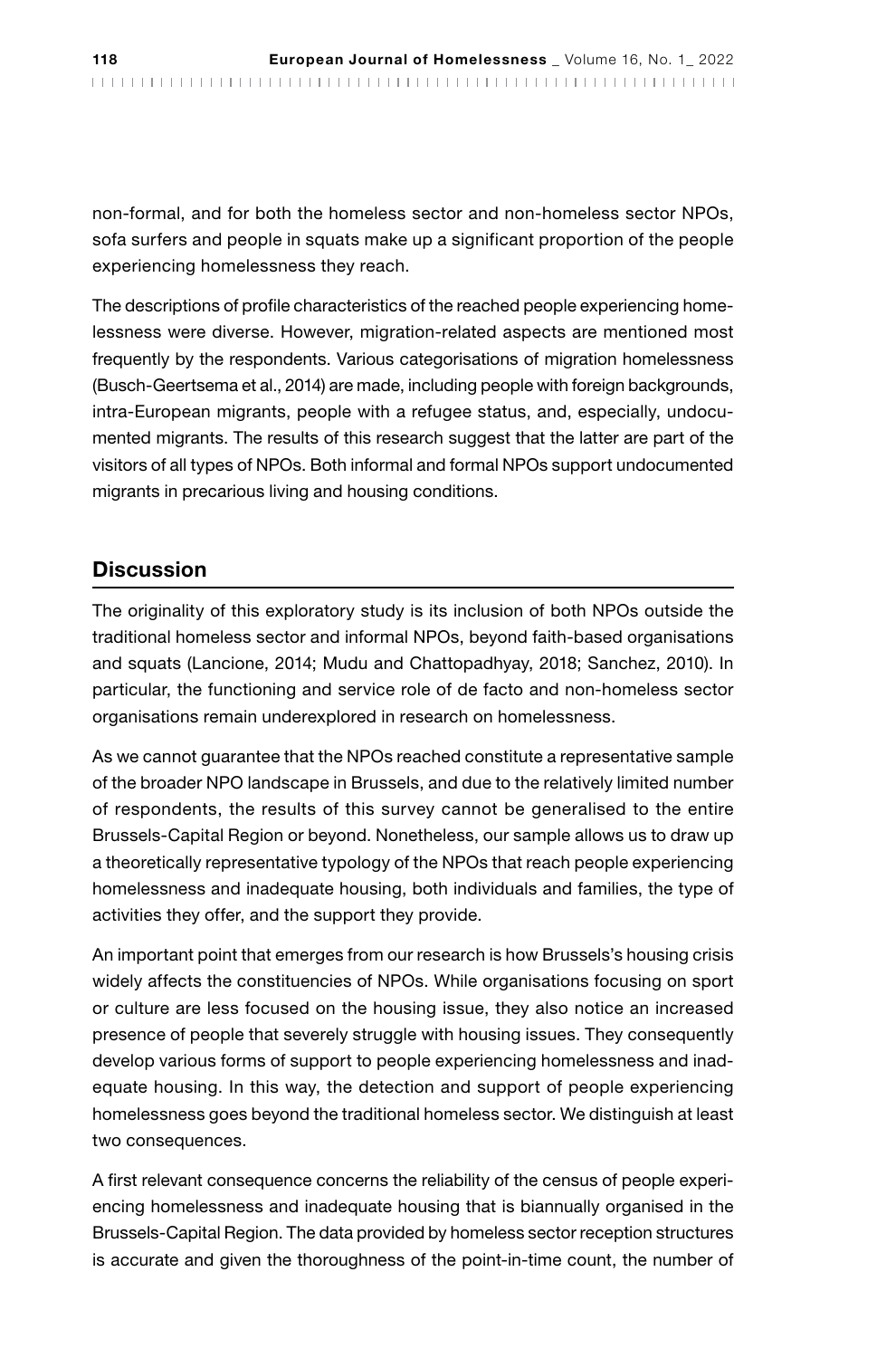people on the street also reflect reality. Yet, the current study shows that the involvement of only a few informal and non-homeless sector NPOs among the accommodation and reception structures affects the reliability of the census. Our study confirms that it is not possible to involve all relevant NPOs in the count, given the enormous magnitude of this sector. A possible solution may be to work out a sample of a large number of organisations in different fields of activity and of different types, with attention for voluntary-based organisations. In addition to squatting collectives, this sample could include sports clubs, religious organisations representing different traditions, poverty organisations, family services, etc. The figures from this sample can be presented separately from the more precise figures gathered from formal reception structures and by the point-in-time street count.

Second, for coalitions tackling homelessness it may be relevant to involve NPOs that previously remained out of their sight. These informal and non-sector NPOs may be important in preventing rooflessness and houselessness, since informal social protection often precedes street based sleeping and possibly also access to the formal homeless sector NPOs.

Involving these informal and non-homeless sector NPOs in censuses of homelessness and strategies to combat homelessness would add value, as they identify aspects of homelessness that often remain out of sight of policymakers, social services, and the general public. Yet, any form of involvement should happen after careful thought and there might be ethical objections. While some NPOs are eager to broaden their network, they are often reluctant to be instrumentalised for processes they cannot control. The services they provide are often ad hoc and sometimes improvised. Cooperation with more powerful government structures and formal organisations could break these fragile dynamics, preventing organisations from taking up their informal but essential roles. Moreover, NPOs sometimes see their services as a way of exposing the gaps left by the Government. As a result, they are reluctant to get any official recognition, because that would mean accepting the current state of affairs.

To end with, charity directed at people experiencing homelessness has been criticised for "being with people who are homeless, but without ambition or activity to end their homelessness" (Parsell, 2019, p.16). While the findings suggest that some small voluntary based organisations do refer people to more specialised organisations, this remains a point of attention that deserves further empirical research. Here it is relevant to consider to what extent the considerable presence of undocumented migrants among the Brussels homeless population impacts the possibilities of NPOs to guide toward more sustainable housing-oriented solutions. Our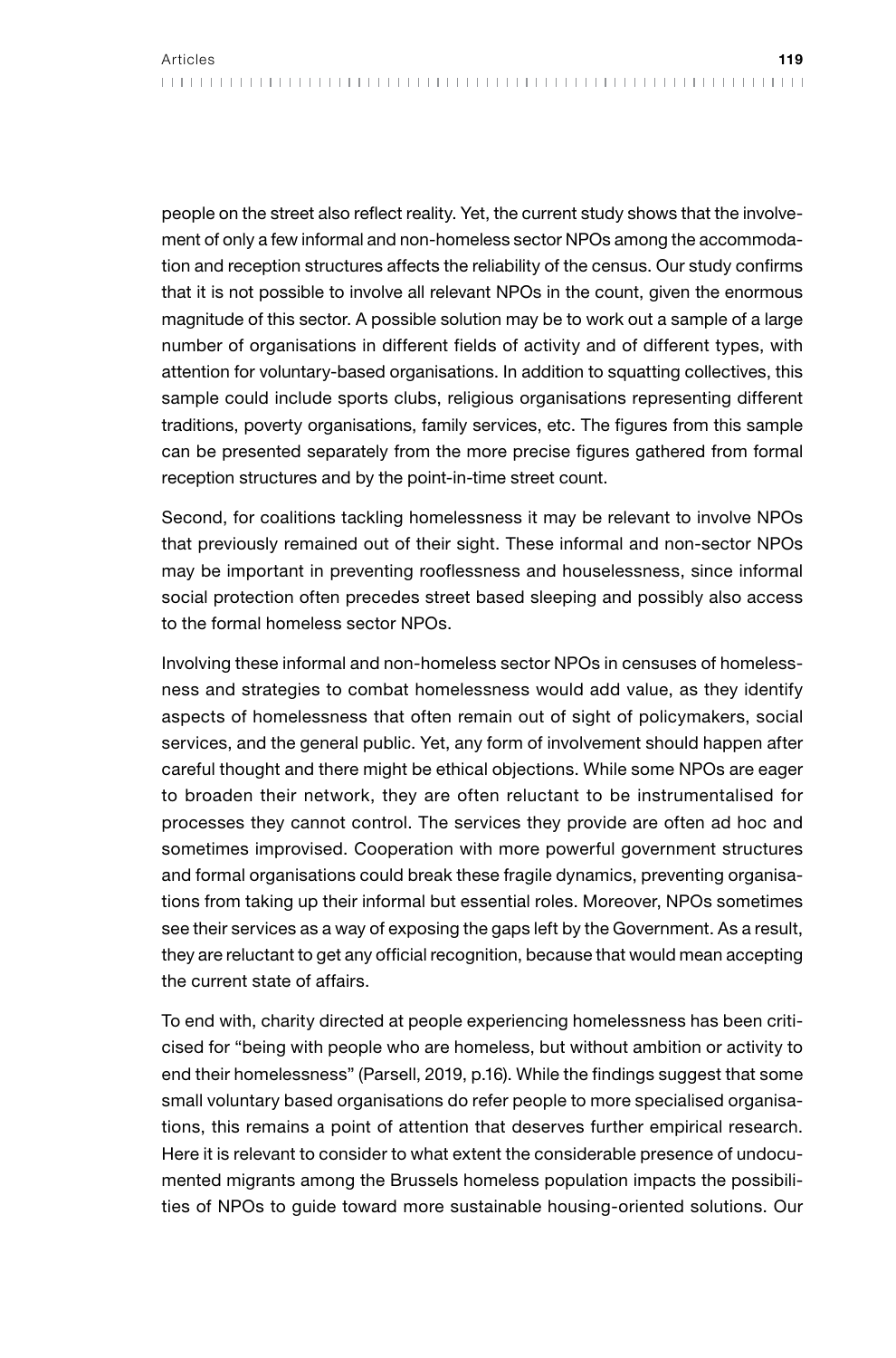study confirms the intersections between migration and homelessness (Hermans et al., 2020). Brussels-based NPOs keep their finger on the pulse of these phenomena that shape contemporary homelessness.

# Funding

This article is part of a project that is financially supported by a PWO-grant of Odisee, provided by the Flemish Government, co-financed by Kenniscentrum Welzijn, Wonen, Zorg.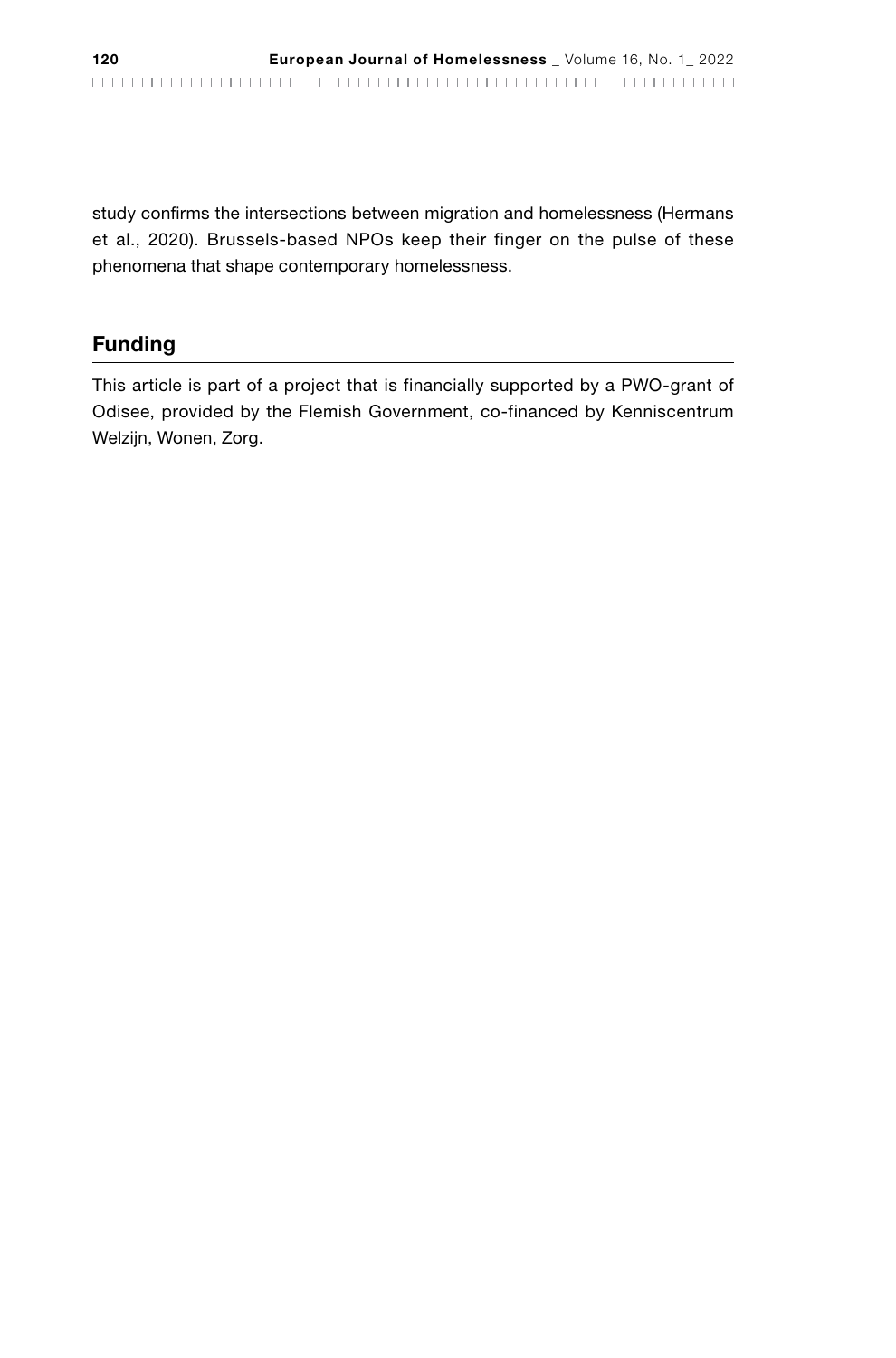#### \ References

Ambrosini, M., Van Hootegem, A., Bevelander, P., Daphi, P., Diels, E., Fouskas, T., Hellström, A., Hinger, S., Hondeghem, A., Kováts, A., Mazzola, A., Mescoli, E., Rea, A., Reidsma, M., Roblain, A., and Stern, V. (2019) *The Refugee Reception Crisis: Polarized Opinions and Mobilizations* (Brussels: ULB).

Amore, K., Baker, M., and Howden-Chapman, P. (2011) The ETHOS Definition and Classification of Homelessness: An Analysis, *European Journal of Homelessness*  5(2) pp.19-37.

Anheier, H.K. (2005) *Nonprofit Organizations: Theory, Management, Policy* (London: Routledge).

Banque Nationale de Belgique (2017) *Comptes nationaux. Compte satellite des institutions sans but lucratif 2009—2014* [National accounts. Satellite account of non-profit institutions 2009-2014] (Brussels: National Bank of Belgium). Available at: http://ccss.jhu.edu/wp-content/uploads/downloads/2019/03/ Belgium\_SatelliteAccount\_Francais\_2014.pdf.

Biernaux, O., Lemaire, P., and Volon, H. (2020) *Le poids économique des institutions sans but lucratif en Belgique (édition 2020)* [The economic weight of non-profit institutions in Belgium (2020 edition)] (Brussels: King Baudouin Foundation).

Busch-Geertsema, V., Benjaminsen, L., Hrast Filipovič, M., and Pleace, N. (2014) *Extent and Profile of Homelessness in European Member States, a Statistical Update* (4th ed.) (Brussels: FEANTSA).

Carlier, L. (2020) Experience of Urban Hospitality: An Ecological Approach to the Migrants' World, *Urban Planning* 5(3) pp.241-251.

Cooper, R. (2018) *What is Civil Society, its Role and Value in 2018? K4D Helpdesk Report* (Birmingham: University of Birmingham). Available at: https://gsdrc.org/ publications/what-is-civil-society-its-role-and-value-in-2018/

Crul, M. (2016) Super-diversity vs. Assimilation: How Complex Diversity in Majorityminority Cities Challenges the Assumptions of Assimilation, *Journal of Ethnic and Migration Studies* 42(1) pp.54-68.

De Keersmaecker, M.-L. and Zimmer, P. (2019) *Le logement à Bruxelles: Entre héritage et perspectives* [Housing in Brussels: between heritage and perspectives] (Louvain-la-Neuve: Presses universitaires de Louvain).

Deleu, H., Schrooten, M., and Hermans, K. (2021) Hidden homelessness: A scoping review and avenues for further inquiry, *Social Policy and Society* 0(0) pp.1-17.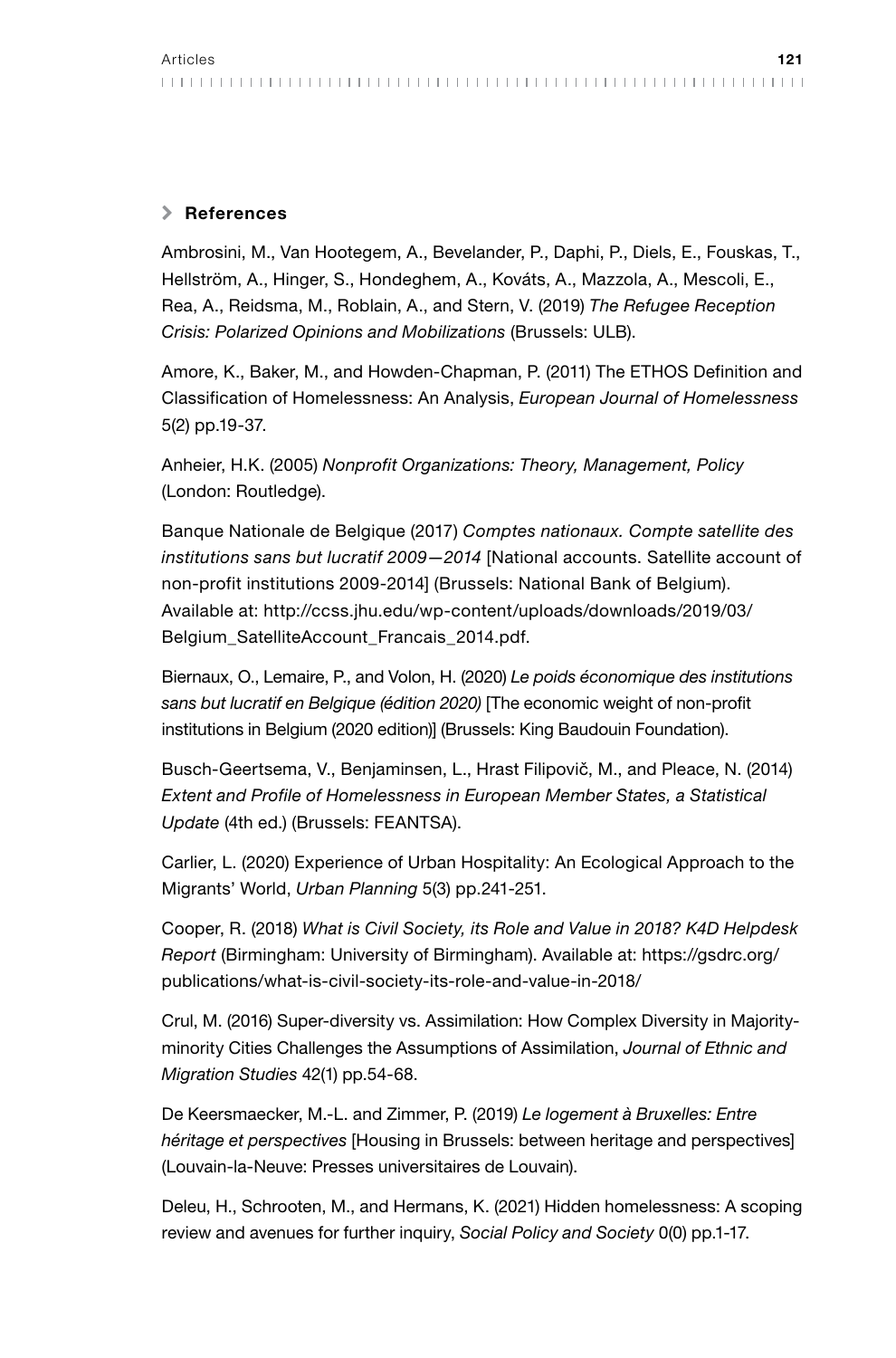Depraetere, A. and Oosterlynck, S. (2017) 'I finally found my place', a Political Ethnography of the Maximiliaan Refugee camp in Brussels, *Citizenship Studies* 21(6) pp.1-17.

Dessouroux, C., Bensliman, R., Bernard, N., De Laet, S., Demonty, F., Marissal, P., and Surkyn, J. (2016) *Housing in Brussels: Diagnosis and challenges, BSI synopsis n°99* (Brussels: Brussels Studies).

Dewanckel, L., Schiettecat, T., Hermans, K., Roose, R., Van Lancker, W., and Roets, G. (2021) Researching the Non-Take up of Social Rights: A Social Work Perspective, *The British Journal of Social Work,* 52(3) pp.1416-1434.

Enfaltungen, L. (2001) Taxonomy and Unfolding, in: R. Bunschoten and T. Hoshino (Eds.) *Urban Flotsam: Stirring the City*, pp.265-345. (Rotterdam: 010 Publishers).

FEANTSA (2005) *ETHOS Typology on Homelessness and Housing Exclusion* (Brussels: FEANTSA). Available at: https://www.feantsa.org/en/toolkit/2005/04/01/ ethos-typology-on-homelessness-and-housing-exclusion

FPS Chancellery of the Prime Minister (2010) *Non-Profit Organisation (ASBL/VZW)* (Brussels: Business.belgium.be). Available at: http://procedures.business.belgium.be/ en/managing\_your\_business/setting\_up\_your\_business/company\_types/ non\_profit\_organisation/

Frantzeskaki, N., Dumitru, A., Wittmayer, J., Avelino, F., and Moore, M.-L. (2018) To Transform Cities, Support Civil Society, in: C. Griffith, D. Maddox, D. Simon, M. Watkins, N. Frantzeskaki, P. Romero-Lankao, S. Parnell, T. Elmqvist, T. McPhearson, and X. Bai (Eds.) *Urban Planet: Knowledge towards Sustainable Cities,* pp.281-302. (Cambridge: Cambridge University Press).

Gillespie, T., Hardy, K., and Watt, P. (2021) Surplus to the City: Austerity Urbanism, Displacement and 'Letting Die', *EPA: Economy and Space* 53(7) pp.1713-1729.

Goldman, H. (2015, March 1) *Un militantisme d'État?* [State Activism?] (Brussels: Politique). Available at: https://www.revuepolitique.be/un-militantisme-detat/

Guio, A. and Vandenbroucke, F. (2018) *Armoede en Deprivatie bij Belgische Kinderen* [Poverty and Deprivation among Belgian Children] (Brussels: King Baudouin Foundation).

Hermans, K., Dyb, E., Knutagård, M., Novak-Zezula, S., and Trummer, U. (2020) Migration and Homelessness: Measuring the Intersections, *European Journal of Homelessness* 14(3) pp.13-22.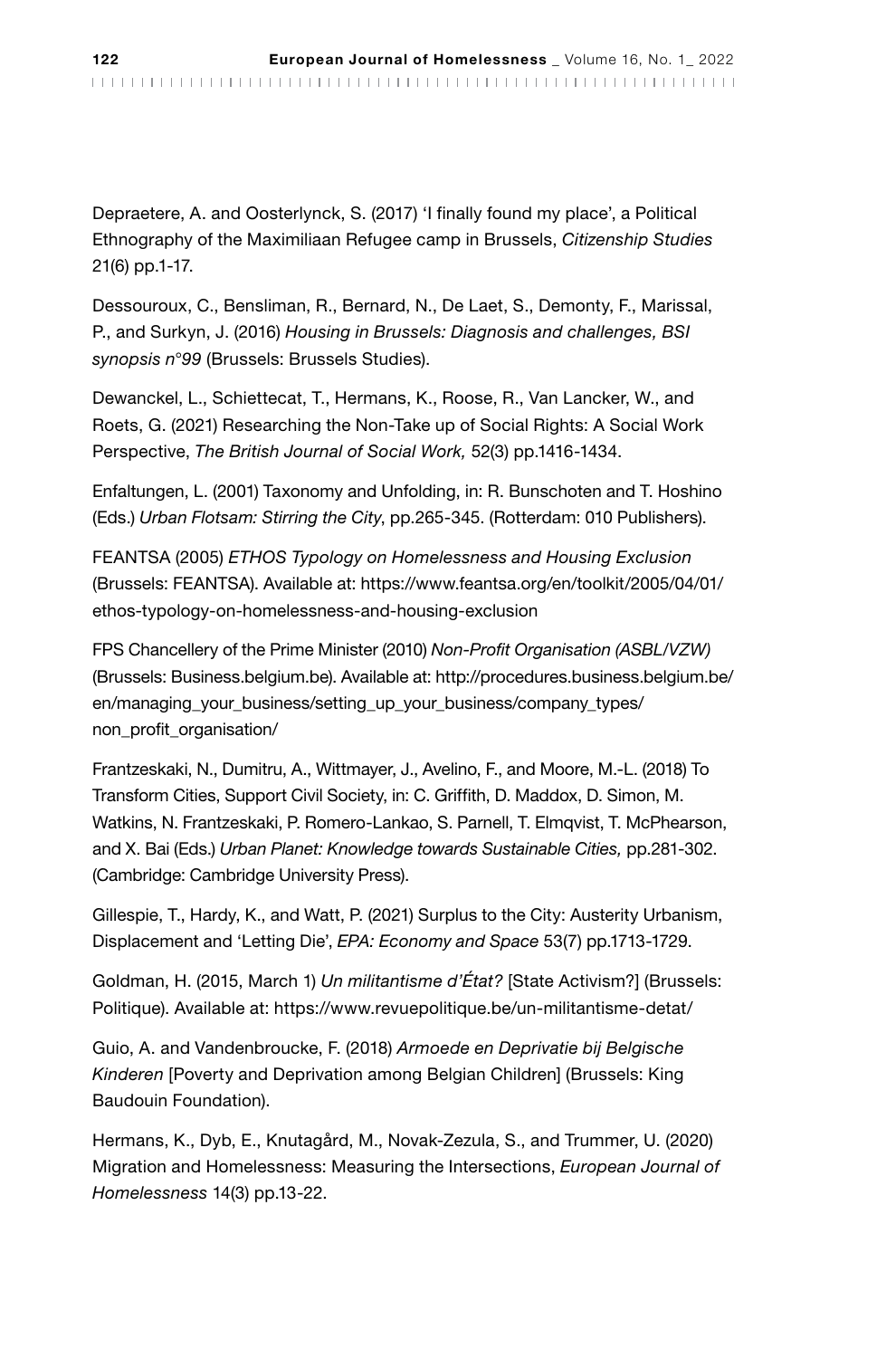Horvat, N. and Striano, M. (2021) *Dénombrement des personnes sans-abri et mal logées en Région de Bruxelles-Capitale. Sixième édition, 9 novembre 2020* [Census of homeless and inadequately housed people in the Brussels-Capital Region. Sixth edition, 9 November 2020] (Brussels: Bruss'help).

Hustinx, L., Marée, M., De Keyser, L., Verhaeghe, L., and Xhauflair, V. (2015) *Le volontariat en Belgique. Chiffres-clés* [Volunteering in Belgium. Key figures] (Brussels: King Baudouin Foundation).

Janssens, R. (2008) *Language use in Brussels and the Position of Dutch. Some Recent Findings* (Brussels: Brussels Studies).

Kazepov, Y. (2010) Rescaling Social Policies Towards Multilevel Governance in Europe: Some Reflections on Processes at stake and Actors Involved, in: Y. Kazepov (Ed.) *Rescaling Social Policies: Towards Multilevel Governance in Europe*, pp.35-72. (Oxford: Routledge).

Kessl, F., Oechler, M., and Schröder, T. (2020) Charity Economy and Social Work, in: F. Kessl, W. Lorenz, H. Otte and S. White (Eds.) *European Social Work—A Compendium*, pp.361–378. (Leverkusen: Barbara Budrich).

Kramer, R. (1981) *Voluntary Agencies in the Welfare State* (Berkeley: University of California).

Lancione, M. (2014) Entanglements of Faith: Discourses, Practices of Care and Homeless People in an Italian City of Saints, *Urban Studies* 51(14) pp.3062-3078.

Malherbe, A., Moriau, J., Rosa, E., and Wagener, M. (2019) *Homelessness in Brussels: Limits of Multi-Level Governance in the application of the Principle of Spatial Justice* (Brussels: Spatial Justice). Available at: https://www.jssj.org/ wp-content/uploads/2019/10/JSSJ\_13\_6\_MALHERBE\_EN2.pdf

Meert, H. and Bourgeois, M. (2005) Between Rural and Urban Slums: A Geography of Pathways Through Homelessness, *Housing Studies* 20(1) pp.107-125.

Metraux, S., Manjelievskaia, J., Treglia, D., Hoffman, R., Culhane, D.P., and Ku, B.S. (2016) Posthumously Assessing a Homeless Population: Services Use and Characteristics, *Psychiatric Services* 67(12) pp.1334-1339.

Morales, L. and Giugni, M. (Eds.) (2011) *Social Capital, Political Participation and Migration in Europe* (London: Palgrave Macmillan).

Moriau, J. (2016) Les Quatre étapes de la Gestion Publique du Secteur Associatif à Bruxelles (1945-2015) [The Four Stages of Public Management of the Voluntary Sector in Brussels (1945-2015)], *Echos Bruxelles Laïque* 96 pp.8-11.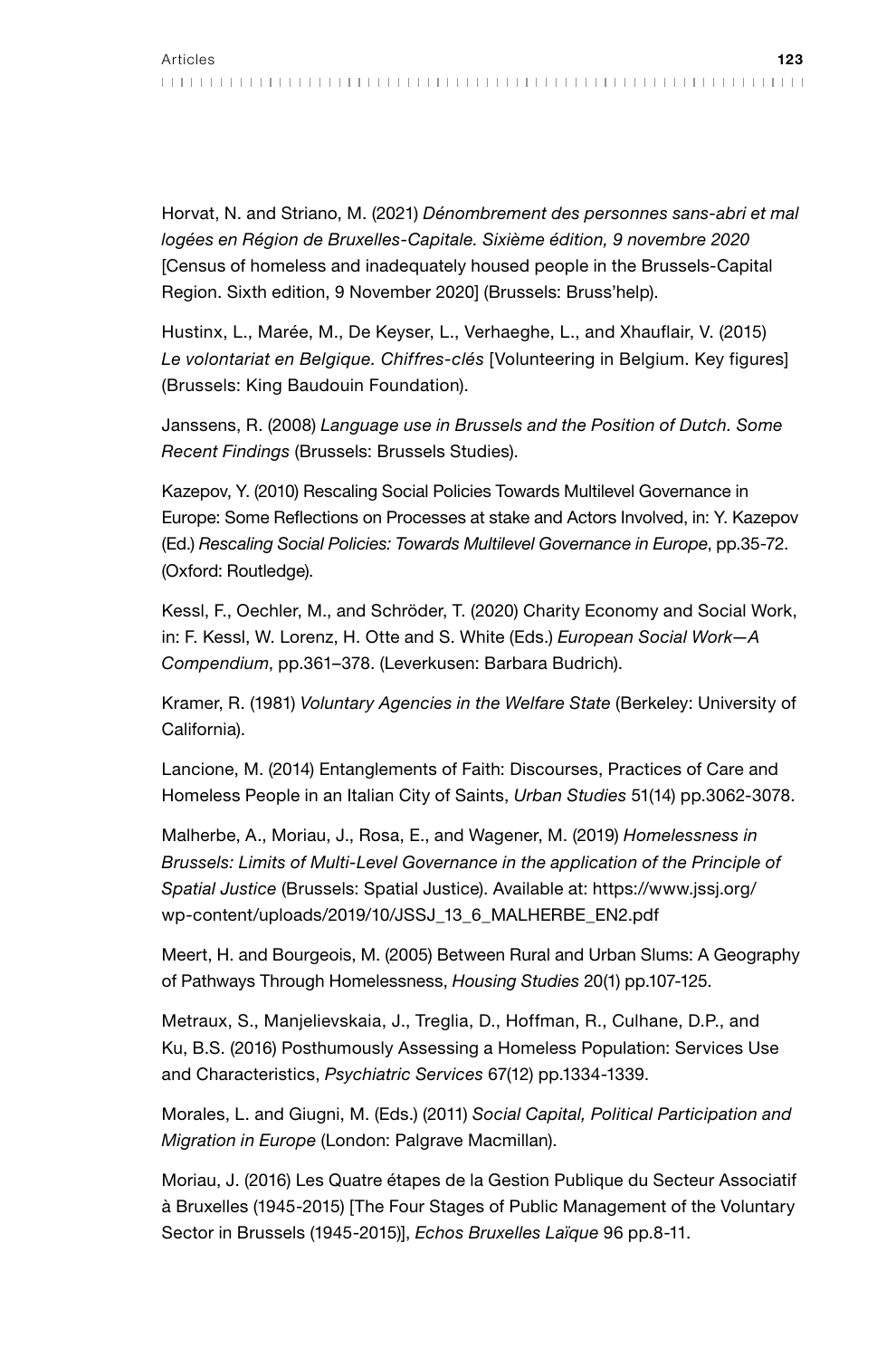Mudu, P. and Chattopadhyay, S. (2018) *Migration, Squatting and Radical Autonomy* (Oxfordshire: Routledge).

Mumtaz, Z. (2022) Informal social protection: A conceptual synthesis, *Social Policy & Administration* 56(3) pp.394-408.Noy, C. (2008) Sampling Knowledge: The Hermeneutics of Snowball Sampling in Qualitative Research, *International Journal of Social Research Methodology* 11(4) pp.327-344.

Ogden, J. and Avades, T. (2011) Being Homeless and the Use and Nonuse of Services: A Qualitative Study, *Journal of Community Psychology* 39(4) pp.499-505.

Parsell, C. (2019). Growing Wealth, Increasing Homelessness, and More Opportunities to Exercise Our Care to the Homeless, *European Journal of Homelessness* 13(2) pp.13-26.

Parsell, C. and Watts, B. (2017) Charity and Justice: A Reflection on New Forms of Homelessness Provision in Australia, *European Journal of Homelessness* 11(2) pp.65-76.

Pauly, R., Verschuere, B., De Rynck, F., and Voets, J. (2021) Changing Neocorporatist Institutions? Examining the Relationship between Government and Civil Society Organizations in Belgium, *Public Management Review* 23(8) pp.1117-1138.

Paxton, P. and Rap, R. (2016) Does the Standard Voluntary Association Question Capture Informal Associations?, *Social Science Research* 60 pp.212-221.

Pemberton, S., Phillimore, J., Bradby, H., Padilla, B., Lopes, J., Samerski, S., and Humphris, R. (2019) Access to Healthcare in Superdiverse Neighbourhoods, *Health and Place* 55 pp.128-135.

Phillimore, J., Bradby, H., Brand, T., and Padilla, B. (2021) *Exploring Welfare Bricolage in Europe's Superdiverse Neighbourhoods* (Oxford: Routledge).

Phillimore, J., Bradby, H., Knecht, M., and Padilla, B. (2018) *Welfare Bricolage in Different Health Regimes: Motivations, Logics and Tactics* (Birmingham: University of Birmingham).

Righard, E. and Boccagni, P. (2015) Mapping the Theoretical Foundations of the Social Work–Migration Nexus, *Journal of Immigrant and Refugee Studies* 13(3) pp.229–244.

Salamon, L.M. and Sokolowski, S.W. (2004) *Global Civil Society: Dimensions of the Nonprofit Sector* (2nd ed.) (Bloomfield: Kumarian press).

Salamon, L.M. and Sokolowski, S.W. (2016) Beyond Nonprofits: Re-conceptualizing the Third Sector, *Voluntas* 27(4) pp.1515-1545.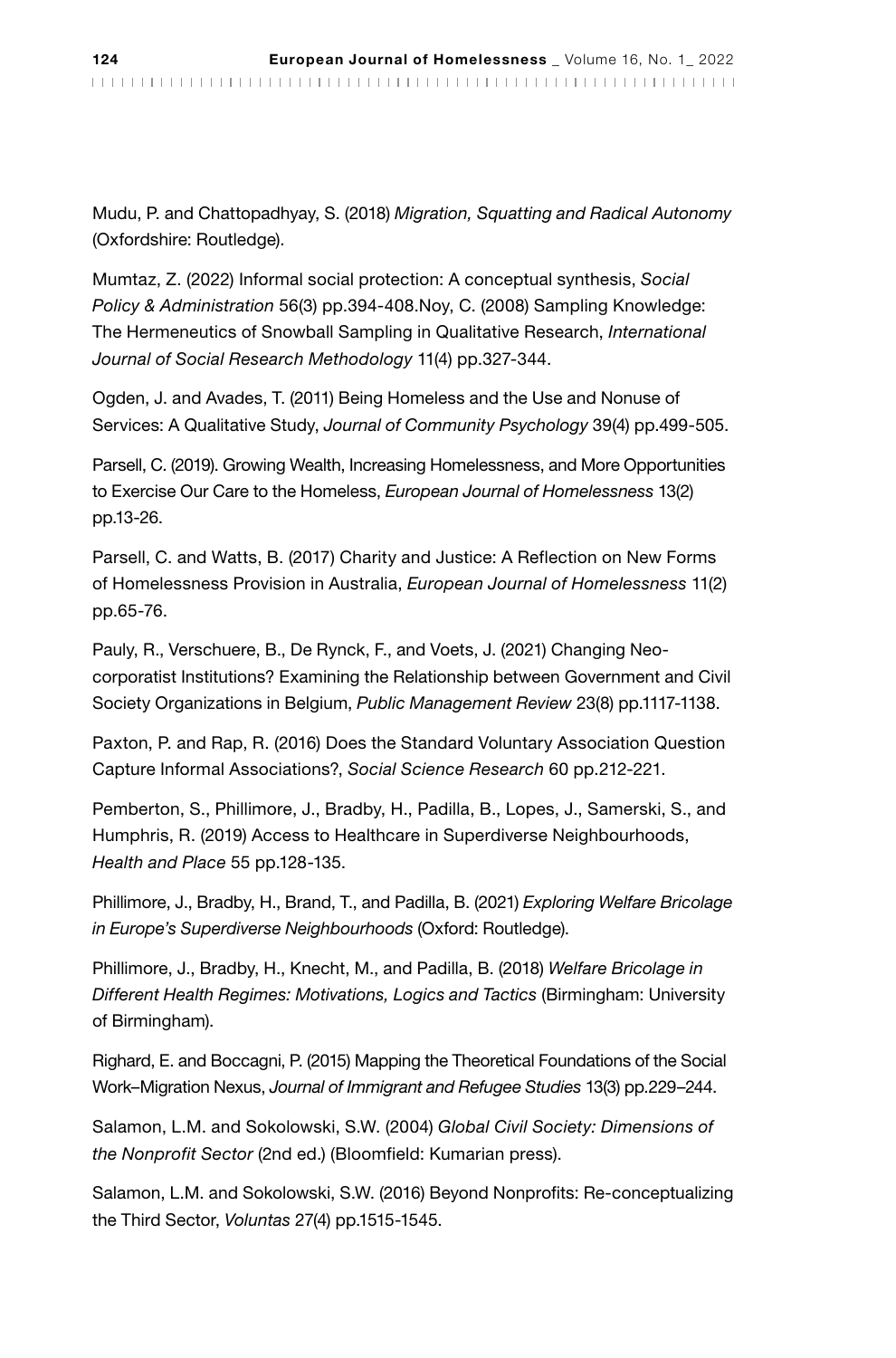Salamon, L.M., Sokolowski, S.W., and List, R. (2003) *Global Civil Society: An Overview* (Baltimore: Johns Hopkins Center for Civil Society Studies).

Sanchez, D. (2010) Civil Society Responses to Homelessness, *Development Southern Africa* 27(10) pp.101-110.

Schrooten, M. (2021) Transnational Social Work: Challenging and Crossing Borders and Boundaries, *Journal of Social Work* 21(5) pp.1163-1181.

Schrooten, M. and Meeus, B. (2020) The Possible Role and Position of Social Work as part of the Arrival Infrastructure, *European Journal of Social Work* 23(3) pp.414-424.

Searing, E.A.M. and Lecy, J.D. (2021) Growing Up Nonprofit: Predictors of Early-Stage Nonprofit Formalization, *Nonprofit and Voluntary Sector Quarterly* OnlineFirst pp.1-19.

Simone, A. (2021) Ritornello: "People as Infrastructure", *Urban Geography* 42(9) pp.1341-1348.

Swyngedouw, E. (2004) Globalisation or 'glocalisation'? Networks, Territories and Rescaling, *Cambridge Review of International Affairs* 17(1) pp.25-48.

Swyngedauw, K. (2019) Informele netwerken als welzijnsactoren rond verborgen thuisloosheid in het Brussels Gewest [Informal networks as welfare actors on hidden homelessness in the Brussels Region], in: P. Debruyne, M. Schrooten and R. Thys (Eds.) *Sociaal schaduwwerk, over informele spelers in het welzijnslandschap*, pp.31-44. (Brussel: Politeia).

Thys, R. (2017) *Opportunities, Obstacles and Resistances. The Political Participation by Brussels based Belgian Moroccan, Belgian Turkish and Belgian Congolese Organisations* (Brussels: ULB).

Toepler, S. (2003) Grassroots Associations Versus Larger Nonprofits: New Evidence from a Community Case Study in Arts and Culture, *Nonprofit and Voluntary Sector Quarterly* 32(2) pp.236-251.

Van Dam, S. and Raeymaeckers, P. (2017) Migrants in the Periphery: Migrant Organisations and their Networks, *European Journal of Social Work* 20(6) pp.921-934.

Vandevoordt, R. (2019) Eroding Rights, Crafting Solidarity? Shifting Dynamics in the State-Civil Society Nexus in Flanders and Brussels, *Social Inclusion* 7(2) pp.106-117.

Vermeulen, S. (Ed.) (2015) *The Brussels Canal Zone: Negotiating Visions for Urban Planning* (Brussels: VUB Press).